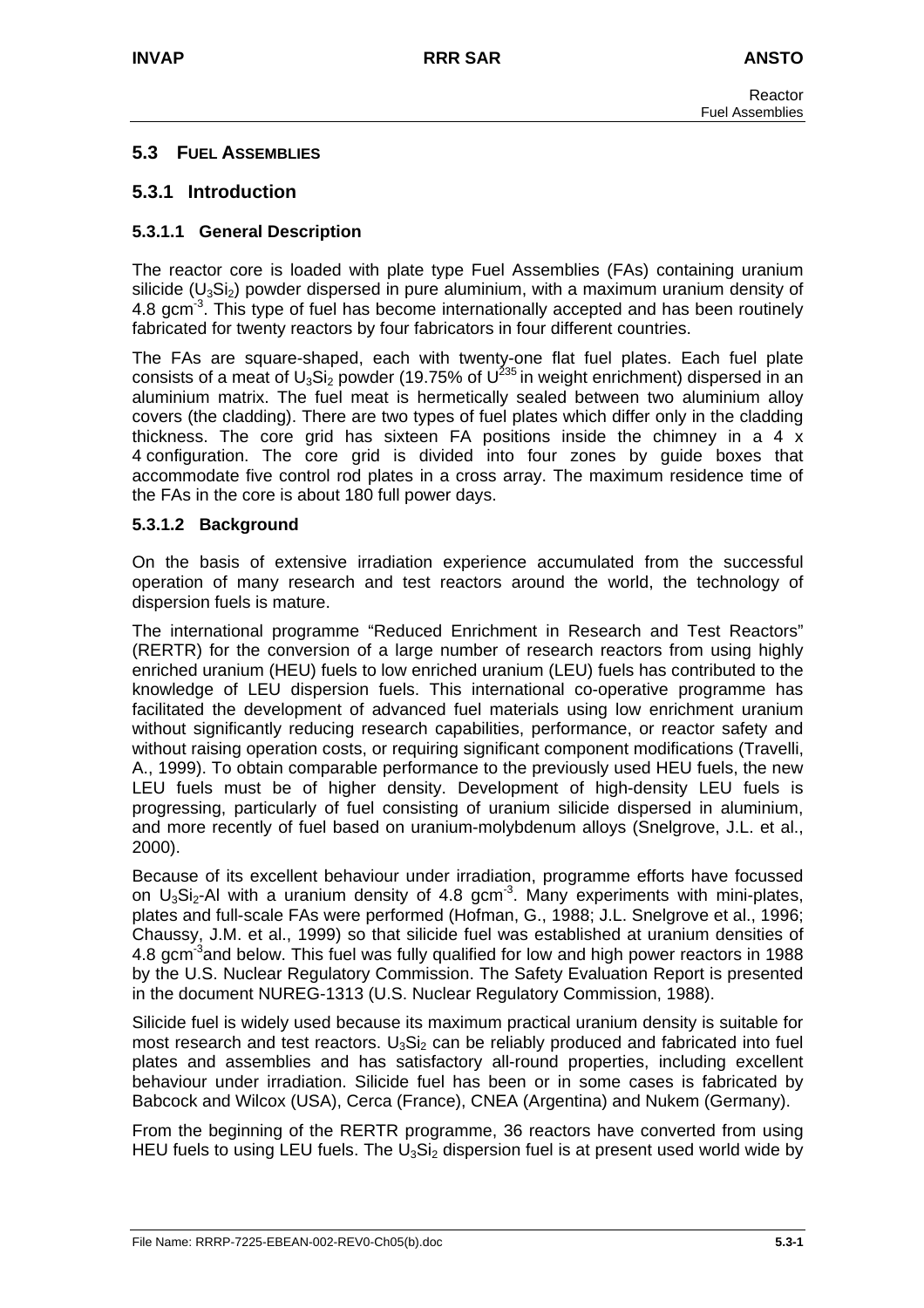different research reactors, such as ISIS and OSIRIS in France, HANARO in Korea, NRU in Canada, HOR in The Netherlands, and JRR-3M, JRR-4 and JMTR in Japan. Their thermal power ranges from 0.7 MW to 135 MW, showing the wide range of conditions that this fuel material can withstand. Other reactors have scheduled their conversion from the use of dispersions of HEU oxides or aluminides into LEU silicides. For example, the HFR Petten Reactor in The Netherlands, will convert to LEU silicide in 2006.

As a part of CNEA's qualification program as a supplier of low enriched  $U_3Si_2$ -Al dispersion fuel for research reactors, a full scale prototype  $U_3S_i$  dispersion fuel was manufactured and irradiated in Argentina. The fuel element was irradiated in the RA-3 reactor. The overall irradiation behavior was in all aspects as expected and compares well with numerous previous results of LEU  $U_3Si_2 - Al$  dispersion fuel tests.

Studies are being done on converting other reactors to use LEU silicides, e.g. MARIA in Poland and SAFARI in South Africa. The FRM-II high flux reactor, which is being commissioned in Germany, uses highly enriched silicide fuel in its compact core. The characteristics, geometrical arrangement, materials and operation conditions of the fuel for the Reactor Facility fall within the range of conditions in which similar fuels are currently used.

# **5.3.2 Fuel Assemblies Design Basis**

In this section, the most important criteria adopted in the design of the FA for the Reactor Facility are presented.

The design and manufacture of the FAs is carried out in accordance with the quality assurance practices applicable to nuclear fuel industry for research and testing reactors. The FAs are defined as Safety Category 1 and Seismic Class 1 and Quality Assurance Level A (see Chapter 2, Sections 2.5.2 and 2.3.1 respectively).

The general design goal is to ensure that the barriers for radioactive product containment are protected. The fuel matrix and cladding in the FA together form the first barrier against fission product release.

During fuel lifetime, which includes both core residence time and post-irradiation storage, the FA design provides a high degree of assurance that no systematic failures will occur.

# **5.3.2.1 Design Conditions**

The FA is designed for normal operation states and anticipated operational occurrences. Normal operation states cover all events that are expected to occur regularly or frequently during the operation of the reactor and associated facilities. Normal operation states are defined in Section 5.1 of this chapter.

Anticipated operational occurrences cover the operational processes deviating from normal operation that can occur during the reactor lifetime. In view of appropriate design margin provisions, they do not cause any significant damage to items important to safety, nor lead to accident conditions. They may result in, at most, a reactor shutdown with the reactor being capable of returning to normal operation without repairs.

For all operational states and anticipated operational occurrences the fuel plate is considered not to have failed when:

- a) fuel cladding keeps its water tightness, avoiding contact between fuel meat and coolant
- b) variations in geometry and dimensions during operation are below allowable tolerances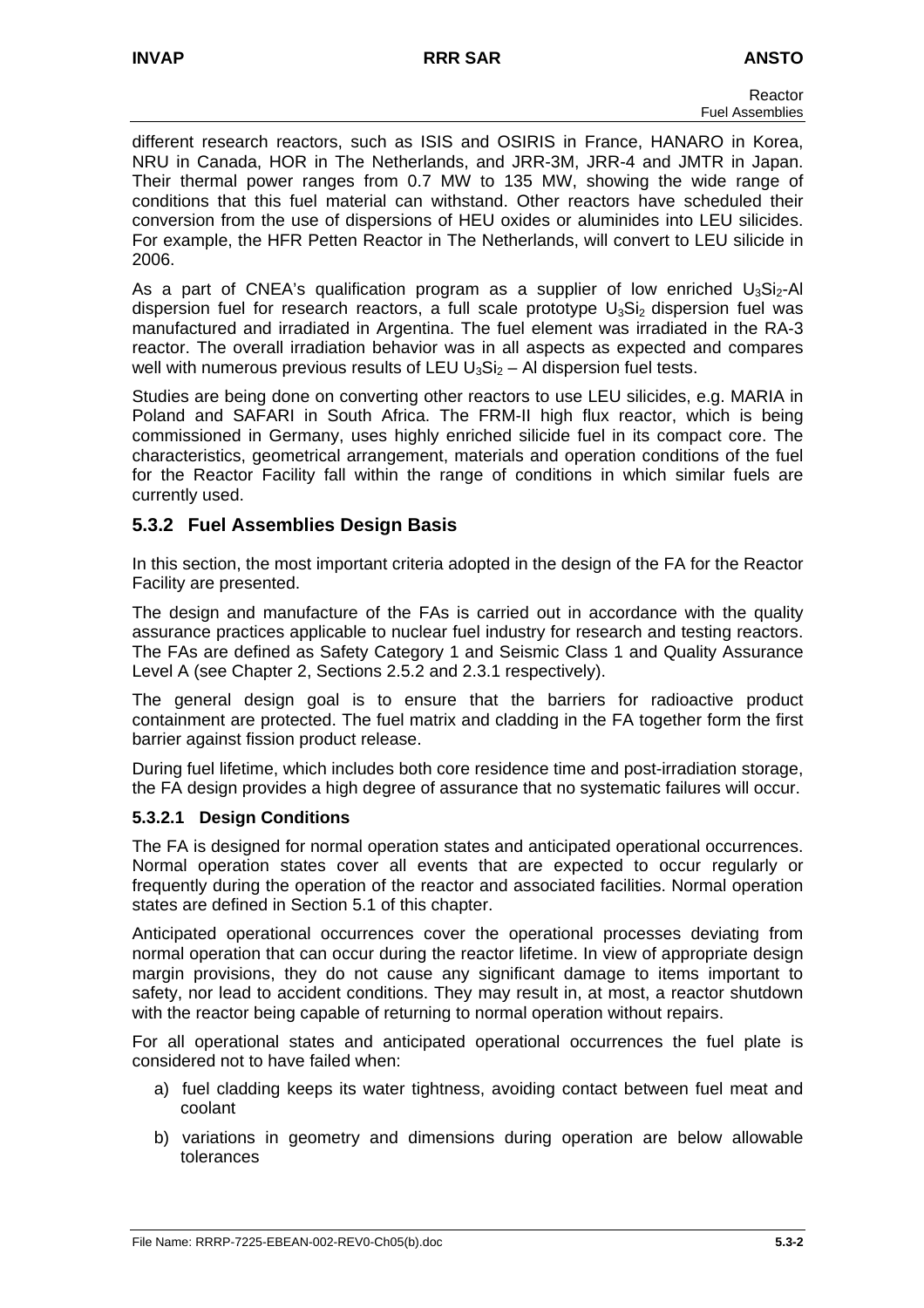c) general functional capabilities are not reduced below specified limits.

In the case of postulated accidents, it is admissible for the FA to undergo some deformation that may require inspection or even replacement before normal operation can be resumed. Nevertheless, in order to limit fission product release to the environment, the damage to the FA shall be kept within acceptable limits, ensuring "minimum conditions of geometry and integrity" to:

- a) maintain a geometry able to be cooled for residual heat removal from the fuel
- b) contain radioactive materials in order to minimise their release to the environment.

To fulfil all requirements, the FA is designed with adequate and conservative limits and margins to cover the following functional requirements:

- a) provide and maintain adequate geometric and dimensional stability
- b) provide a barrier to separate the fuel and fission products from the coolant
- c) provide for acceptable coolant flow and heat transfer
- d) resist action of fluid forces, i.e. vibration, wear, lift and flow instabilities
- e) provide burnable poison for reactivity control
- f) accommodate chemical, thermal, mechanical and irradiation effects on materials
- g) provide for handling, shipping and core loading
- h) resist the specified seismic actions.

Design limits are specified for all the parameters relevant to FA performance, such as cladding and fuel meat temperature, stresses, radiation and chemical environment effects.

Suitable and conservative design margins are used to define the "operational limits" for reactor normal operation conditions.

A temperature threshold identifies the maximum operating temperature to which the fuel components can be subjected without failure or undue deformation (eg. due to blister formation or mechanical weakening).

## **5.3.2.2 Design Limits for Reactor Normal Operation and Specified Seismic Actions**

In accordance with the selected design criteria, the following design limits are not exceeded during normal operating conditions of the reactor and the specified seismic actions. These limits are established to ensure that specified functional requirements are met and are for nominal power deposited in the core.

| Dimensional Stability of Fuel Plates                        |                                                                                                                            |
|-------------------------------------------------------------|----------------------------------------------------------------------------------------------------------------------------|
| Maximum Compressive Stress in Fuel<br>Plate width direction | Shall not be greater than 80% of the critical buckling<br>stress of fuel cladding in the as fabricated condition.          |
| <b>Maximum Equivalent Total Stress</b>                      | Shall not be greater than 70% of the minimum<br>measured yield strength of fuel cladding in the as<br>fabricated condition |
| <b>Hydraulic Instability Due to Water</b>                   | Maximum velocity of water through coolant channels                                                                         |

A summary of the design criteria is presented below.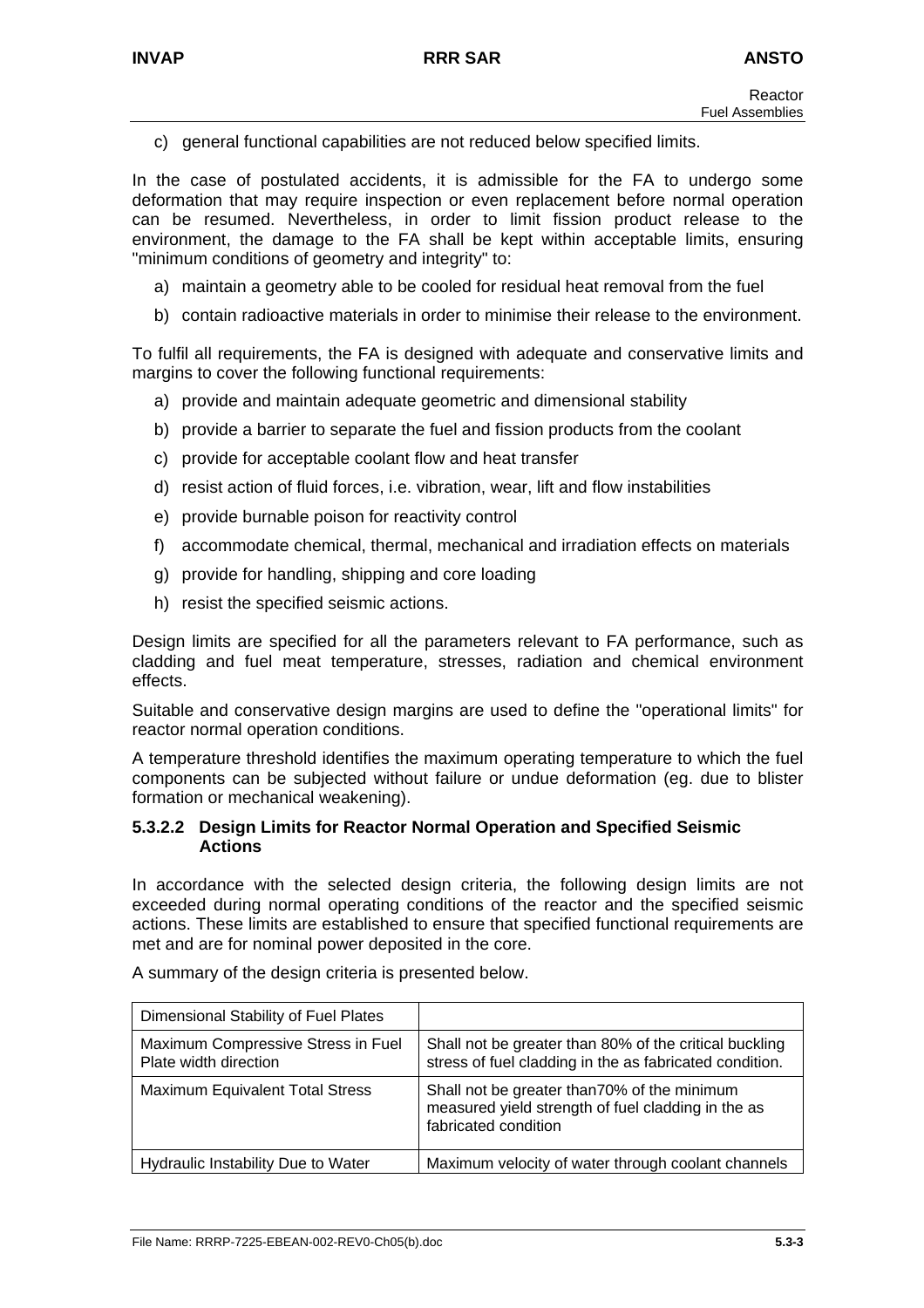| <b>Coolant Flow</b>                                                        | shall not be greater than 2/3 of the critical velocity.                                                                                                                                                                                                                                                                                                                                                     |
|----------------------------------------------------------------------------|-------------------------------------------------------------------------------------------------------------------------------------------------------------------------------------------------------------------------------------------------------------------------------------------------------------------------------------------------------------------------------------------------------------|
| Burnup                                                                     | No design restrictions are imposed to burnup.                                                                                                                                                                                                                                                                                                                                                               |
| Coolant<br>Stresses on Fuel Plates due to<br>Seismic Actions               | The following conditions shall be met:<br>Demineralised water<br>a)<br>Electric conductivity lower than $1\mu$ Scm <sup>-1</sup> ,<br>b)<br>C)<br>pH: 5 to 6.7<br>d)<br>Fe and Cu content: $\leq 0.01$ ppm<br>e).<br>CI content: $\leq 0.2$ ppm<br>Shall not be greater than 80% of the minimum<br>measured yield strength of the fuel cladding in the as<br>fabricated condition and operating temperature |
| Stresses on the End Box-Side Plate<br>Screwed Joint due to Seismic Actions | Shall not be greater than 80% of the material yield<br>strength at room temperature                                                                                                                                                                                                                                                                                                                         |
| Stresses on the Fuel Plate-Side Plate<br>Joint due to Seismic Actions      | Shall not be greater than 80% of the specified value                                                                                                                                                                                                                                                                                                                                                        |

# **5.3.2.3 Analysis of Design Criteria and Limits**

In this section, an analysis of the different design limits is presented. Calculations, which show that the design limits are not exceeded during normal operation, are presented in Section 5.3.4. Accident and abnormal conditions are considered in Chapter 16.

During their residence time in the reactor, the FAs are subjected to different types of loads arising from both heat generation and environment interaction (comprising hydraulic and mechanical, radiation and chemical environment effects).

In order to ensure proper performance of the FA under normal operating conditions, the following effects are considered in the mechanical design:

- a) Heat generation effects:
	- (i) Reduction of coolant channel thickness due to thermal expansion of fuel plates.
	- (ii) Thermal stresses on fuel plates as a consequence of non-uniform temperature distribution and external restraints to thermal expansions.
	- (iii) Risk of plate elastic buckling due to lateral compressive loads.
	- (iv) Coolant flow instabilities caused by excessive plate heat flux.
- b) Hydraulic and mechanical loads:
	- (i) Hydraulic instability due to excessive coolant velocities.
	- (ii) Mechanical stresses on FA end box due to interaction with reactor grid plate and fuel clamp.
	- (iii) Mechanical stresses on FA structure during refuelling operations.
- c) Radiation effects:
	- (i) Swelling and blistering of fuel plates due to build-up of fission products.
	- (ii) Changes in physical and mechanical properties of FA materials (thermal conductivity, yield and ultimate strength and ductility).
- d) Chemical interaction with coolant.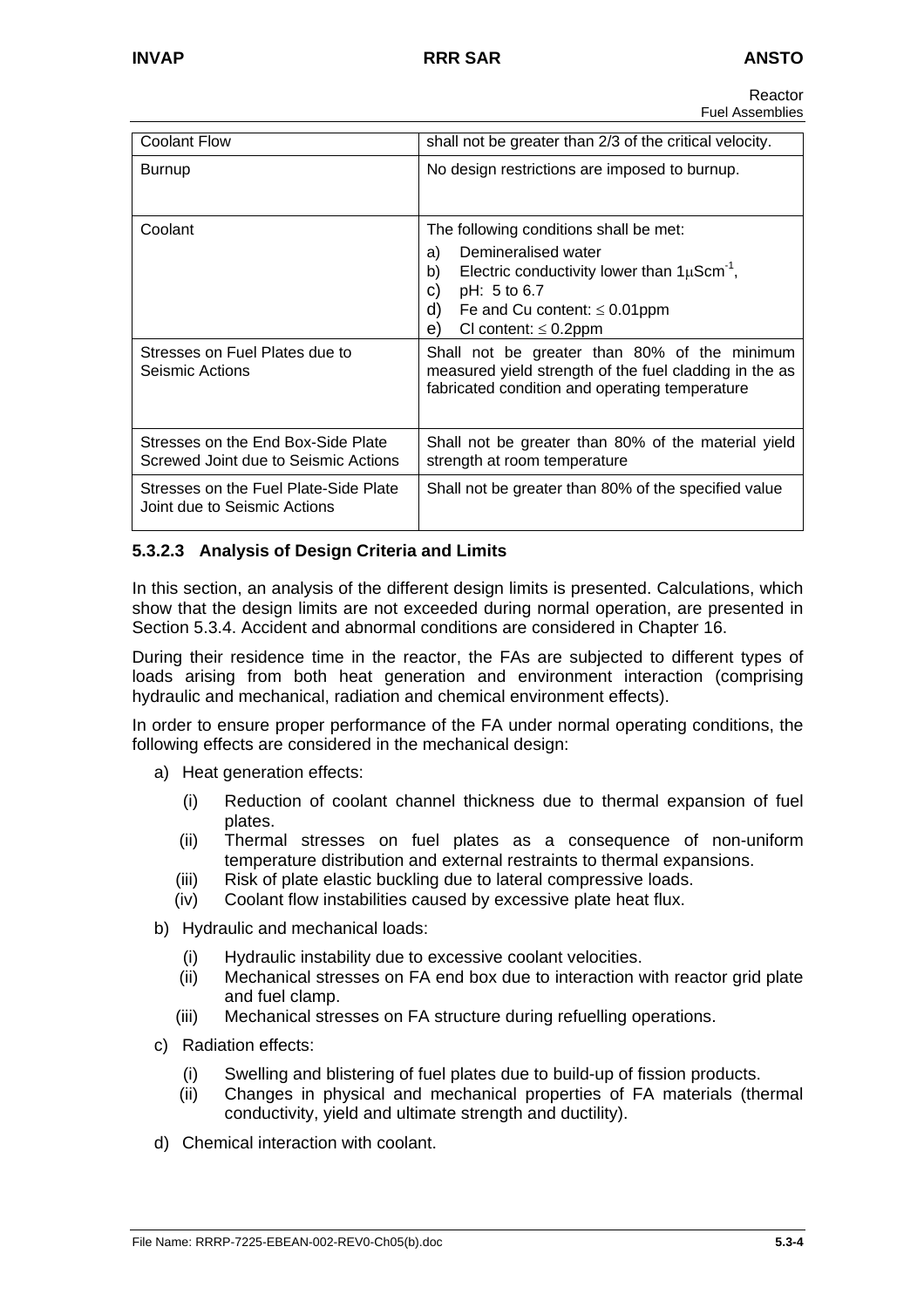- (i) Corrosion of exposed surfaces, especially on the hottest fuel plates.
- (ii) Localised corrosion phenomena, such as pitting and galvanic corrosion.

In the following paragraphs, all the effects listed above are characterised, and the corresponding design criteria selected for Reactor Facility FAs are defined. In all cases conservative margins are adopted to show that the operational parameters are within allowable values.

## **5.3.2.4 Heat Generation Effects**

Heat produced by nuclear fission is removed by water coolant flowing through the parallel channels defined by adjacent fuel plates. The mechanisms for heat transfer from the heat source (fuel particles) to the heat sink (water coolant) are:

- a) heat conduction through the fuel meat (with internal heat source)
- b) heat conduction through the cladding and external oxide layer (without internal heat source)
- c) forced convection in single phase on plate surface (during Power State).
- d) single phase natural circulation on plate surface (during Physics Tests State and Shutdown State)

Despite the high specific power of most research reactors, both the maximum temperature and thermal gradient in the fuel plates are quite moderate because of the good thermal conductivity of aluminium and its alloys and the high surface area to volume ratio of plate geometry.

In terms of performance, the following fuel operating parameters are considered in order to ensure the geometrical and dimensional stability of the fuel plates:

- a) fuel cladding surface temperature
- b) fuel meat temperature
- c) fuel plate thermal expansion and maximum cladding surface stress induced by temperature

Constraints on the maximum allowable value of fuel cladding surface temperature arise from material performance issues such as the corrosion of fuel cladding.

In the case of the Reactor Facility, one of the constraining criteria arises from a "heat transfer limiting phenomenon", which may lead to a change in cooling conditions. These are addressed in section 5.8.

## **5.3.2.4.1 Maximum Fuel Meat Temperature**

Blister formation on fuel plates is the most limiting damage mechanism because it produces the earliest fission product release. Blisters are produced when the fuel cladding detaches from the fuel meat as a result of the expansion of trapped fission gases contained in the meat. This typically occurs at an elevated temperature when the cladding has lost much of its strength.

According to NUREG-1313, the blistering threshold temperature measured in  $U_3S_i$  fuel plates ranges from 515°C to 575°C. Blistering threshold temperature is not significantly affected by burnup or fuel volume loading. The high blistering threshold temperature provides excellent protection and is similar to that shown by aluminide fuels.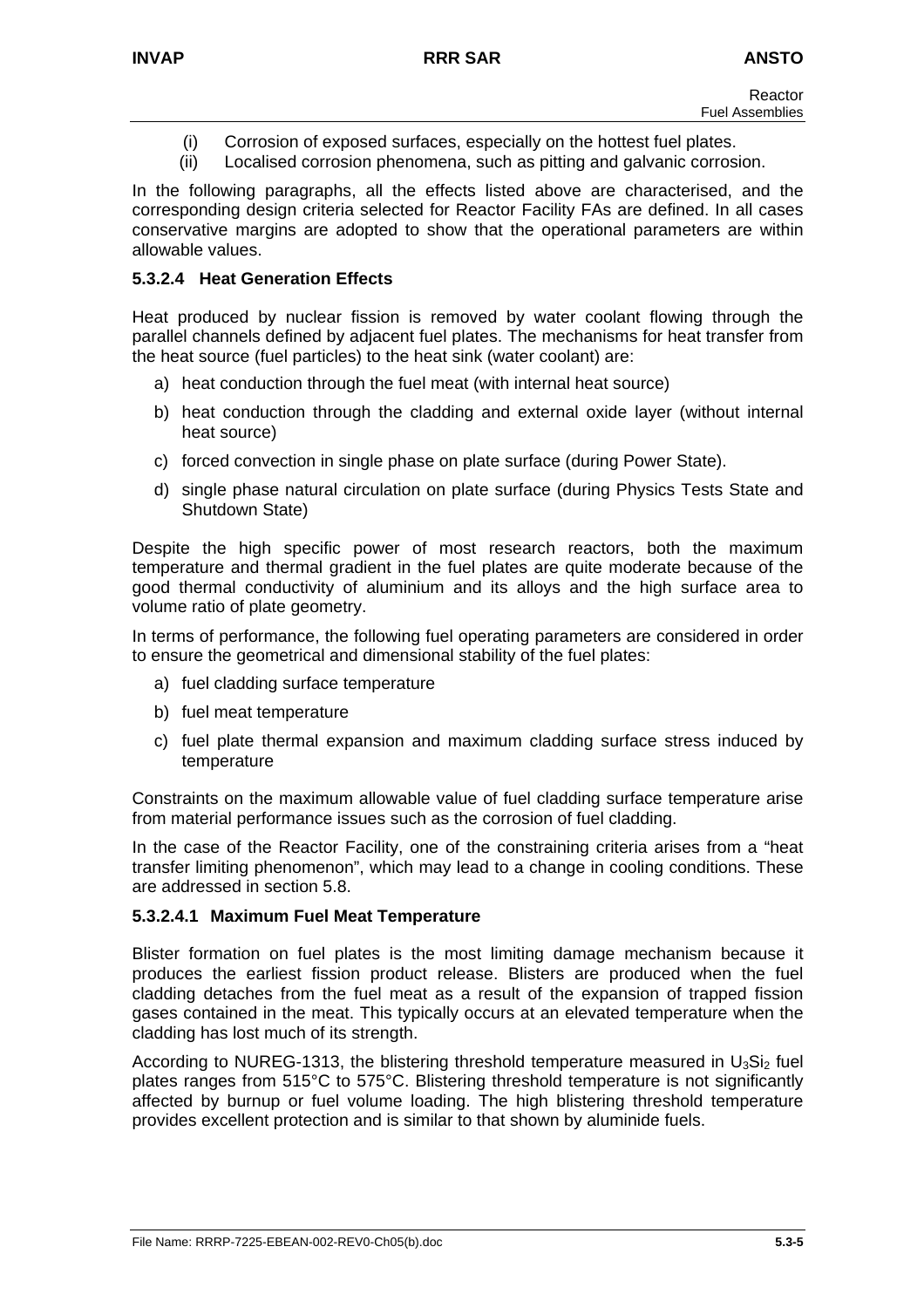It is reasonable to expect that initial releases of fission products will occur at approximately 515°C, followed by a much larger release at about 575°C.

The reaction between  $U_3Si_2$  and the Al matrix and cladding is a diffusion controlled process that is exponentially dependent on temperature. It could lead to the consumption of the aluminium matrix and result in the formation of excessive porosity. However, this reaction only occurs significantly above the solidus temperature of the aluminium alloy, 582°C, a temperature that is higher than the blister temperature.

This reaction is insignificant during normal irradiation at temperatures less than 300 °C The maximum calculated fuel meat temperature, is significantly lower than the above referenced temperature, therefore the fuel meat temperature is not considered a design limit for normal operation conditions.

It should be noted that although the cadmium wires, which are used as burnable poison, have a melting point of 321°C they are located away from the fuel meat. Thus, even in the case of an accident event, the integrity of the FA will not be affected.

## **5.3.2.4.2 Thermal Expansion and Stress**

In terms of mechanical design, the most critical effects of thermal expansion are increases in the fuel plate thickness and width, with a consequent reduction of the coolant channel area.

For design purposes, the maximum allowable thermal expansion in plate thickness should be related to the minimum allowable value for coolant channel thickness, imposed by core thermal-hydraulic design considerations.

In the calculation for the reduction of the coolant channel thickness the following main contributions shall be accounted for:

Thermal expansion

Radiation-induced swelling

Growth of oxide layer on aluminium cladding surface

Thermal expansion in fuel plate width is also relevant because lateral compressive thermal stresses are developed on fuel plates from the external constraints imposed by the colder side-plates. This can lead to elastic buckling of the plates if a certain critical value is attained. It can also produce instabilities and distortions of the fuel plates, which may cause partial blockages in coolant channels.

Stress analyses have shown that, if lateral compressive thermal stresses on the fuel plate remain below the yield stress of the aluminium cladding, the elastic buckling risk is precluded (IAEA, 1992). An even more conservative criterion was adopted here, which is attained by limiting the maximum compressive stress in the fuel plate width direction to less than 80% of the critical buckling stress of the fuel cladding in the as fabricated and unirradiated condition. The appearance of permanent distortions and deflections in the fuel plate is also prevented by limiting the maximum total equivalent stress in the fuel plates to a value lower than 80% of the minimum yield strength. The maximum total equivalent stress is defined as the linear superposition of the individual stresses in the three main directions, evaluated in accordance with Von Mises theory.

Under these conditions, the stability of the fuel plate is ensured .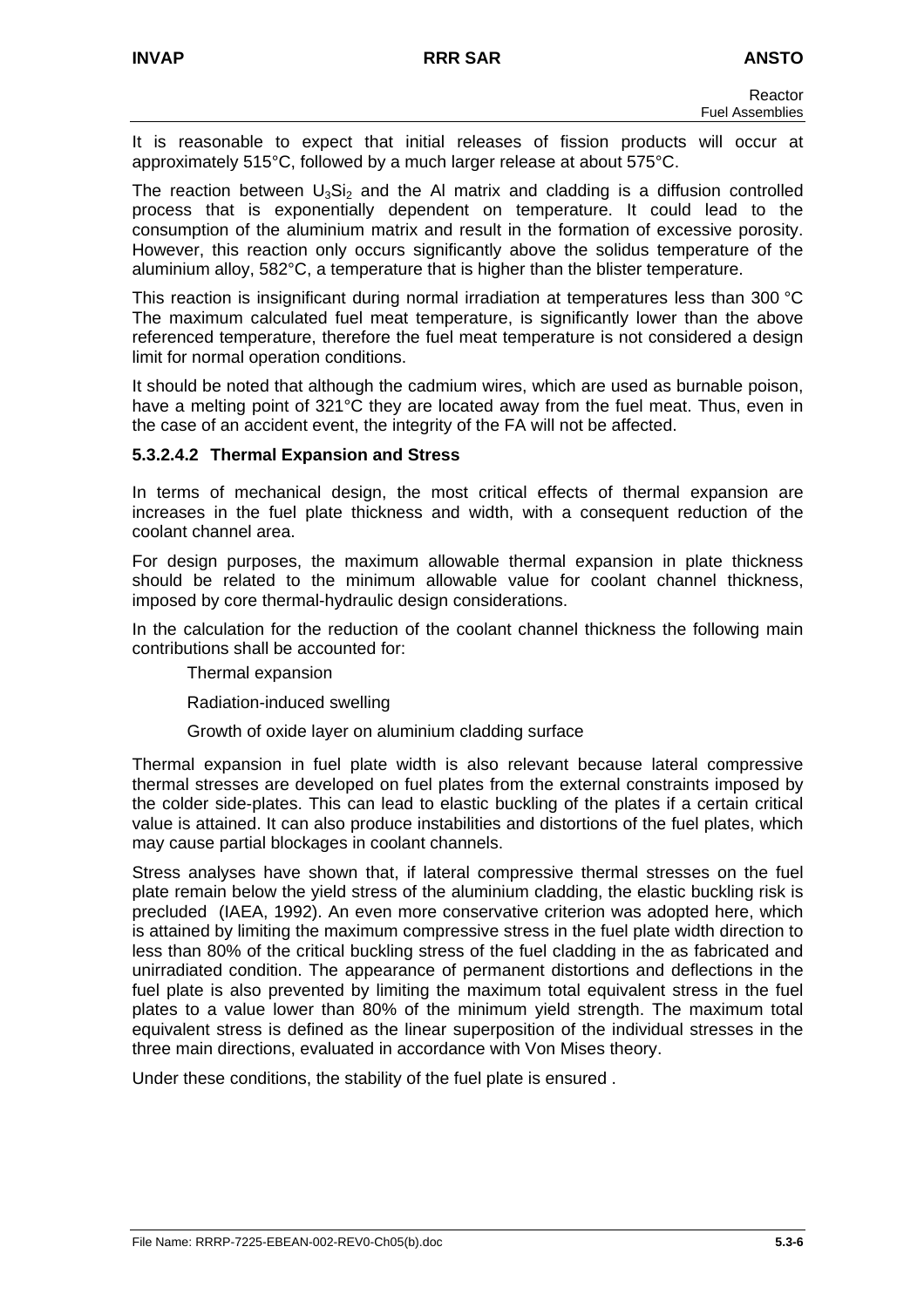## **5.3.2.5 Hydraulic and Mechanical Loads**

High-velocity coolant flowing through the channels of a parallel-plate assembly has the potential to cause deflections of plates due to fluid-structure interaction phenomena. Severe deflections may produce local over-heating or lead to a blockage of coolant flow.

For a given plate assembly, a critical flow velocity exists above which plates become unstable. To avoid channel deformations and fuel overheating due to hydraulic instabilities of the fuel plates, the maximum calculated velocity of water through coolant channels shall not be higher than two thirds of the critical velocity.

The margin between the best-estimate velocity and the maximum velocity is sufficiently large to ensure that the critical velocity is not exceeded, even after uncertainties are taken into account. Similarly, the critical velocities in the external coolant channels and between FAs are not exceeded.

The most important mechanical and hydraulic loads under normal operating conditions are:

- a) stresses developed on FA end box by interactions with reactor grid plate and fuel clamp.
- b) stresses developed on FA structures during refuelling operations.
- c) stresses developed in the screwed joint between the outer fuel plates and the end box due to the drag force on the FA.

Protective actions are adopted in the mechanical design:

- a) A careful process of interface analysis is followed, evaluating all aspects of compatibility among reactor grid plate, end box and fuel clamp designs, involving compatibility of materials and of dimensions and geometry, with their corresponding manufacturing tolerances.
- b) A maximum hold-down force on end box is specified, to prevent the development of excessive stresses.
- c) A maximum pull-out force to be applied on the FA handling pin during refuelling operations is specified in order to prevent damage and distortions to any component of the FA.

## **5.3.2.6 Radiation Effects**

Fuel plates exposed to extended burnup may undergo dimensional changes due to swelling and blistering.

## **5.3.2.6.1 Swelling**

The fuel particles in the meat swell as a function of burnup to accommodate solid and gaseous fission products. The swelling of a fuel plate occurs almost totally in the thickness direction.

In terms of mechanical design, the main concern with irradiation swelling arises from the progressive reduction of coolant channel dimensions. This can lead to degraded core cooling conditions.

The dimensional variations of the FPs due to irradiation are related to burnup. The swelling due to irradiation results in an increase in FP thickness due to the boundary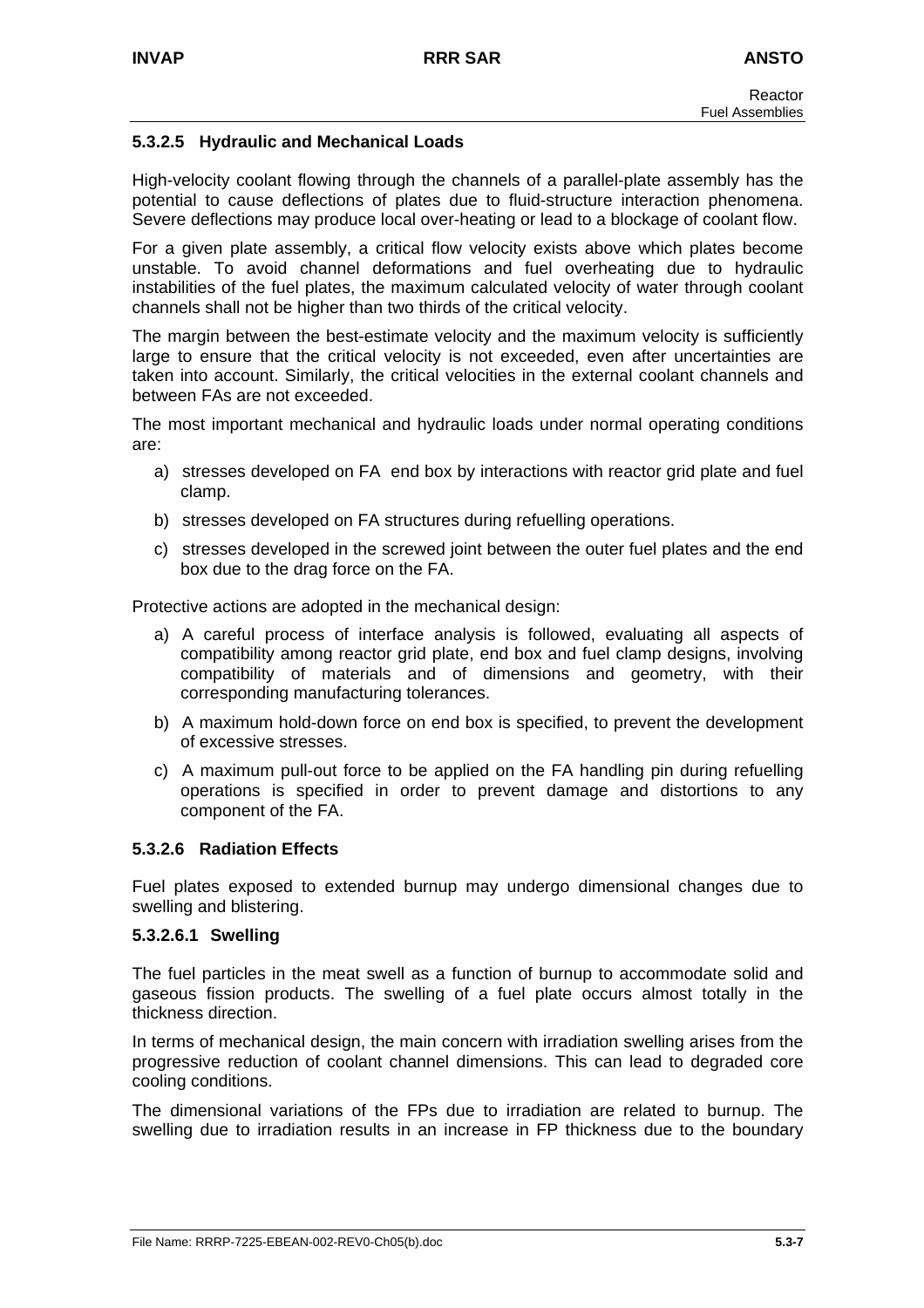conditions of the meat. The maximum fission density for the burnup of the RRR FE is  $1.4x10^{21}$  fis/cm<sup>3</sup>.

The increase in the average volume observed in miniplates fabricated by ANL, with the same enrichment and with uranium densities in the fuel from 3.72 to 5.6 g/cm<sup>3</sup> and for fission densities of approximately  $2x10^{21}$  fis/cm<sup>3</sup>, was below 5%.

Measurements of the thickness of  $U_3Si_2$  FPs, of similar characteristics to those of the RRR, irradiated at ORR (Oak Ridge Reactor), up to average burnups of 77% of <sup>235</sup>U atoms (from 1.0 to 2.2  $x10^{21}$  fis/cm<sup>3</sup>) showed thickness increases below 4%.

In the case of the Reactor Facility, the maximum burnup for a FA is approximately 49%.

# **5.3.2.6.2 Blistering**

Blistering is described in Section 5.3.2.4.1.

To minimise blistering, the bonding between meat and clad and the quality of the fuel material are strictly controlled during the fuel manufacturing. The presence of  $U_3S$  in the meat and excessive oxidation of the fuel particles are avoided in the plate fabrication process to prevent unbonded areas that could lead to premature failure. These factors are controlled by manufacturing and quality assurance procedures and by adequate material specifications (see Section 5.3.3.4).

Blistering as the result of high temperatures is avoided by the low fuel meat temperature (Section 5.3.4.2.4).

The amount of matrix material (aluminium) in the dispersion is also important because it prevents the migration of fission gases and the subsequent formation of large interparticle gas bubbles that can lead to blistering or pillowing. The volume fraction of aluminium in the meat material in this case is greater than 50%, which exceeds the minimum requirements to prevent fission gas migration.

## **5.3.2.6.3 Other Irradiation Effects**

An additional effect of the radiation environment is the change in physical and mechanical properties of fuel and structural materials. This is taken into account in fuel in the analysis in Section 5.3.4. The most important radiation effects are:

- a) fuel thermal conductivity decrease with burnup.
- b) aluminium yield strength increase and ductility reduction with burnup.

# **5.3.2.7 Chemical Environment Effects**

There is extensive world-wide experience in the use of aluminium as cladding material in an ample range of reactor conditions. The corrosion of aluminium and its alloys can be a limiting factor of fuel lifetime.

The formation of a corrosion film (bohemite) can represent a barrier to the removal of heat, increasing fuel temperature, reducing coolant channel dimensions, and eventually affecting the mechanical properties of the FA. Due to this reason, for fuel performance analysis the maximum thickness of oxide layer in the hottest channel at the end of irradiation is estimated, to evaluate the fuel cladding integrity and the reduction of coolant channel dimensions, according to the thermal-hydraulic design criterion defined above.

Operational conditions of research reactors such as RRR are characterised by moderate temperatures (less than 200°C) and a cooling system of demineralised water with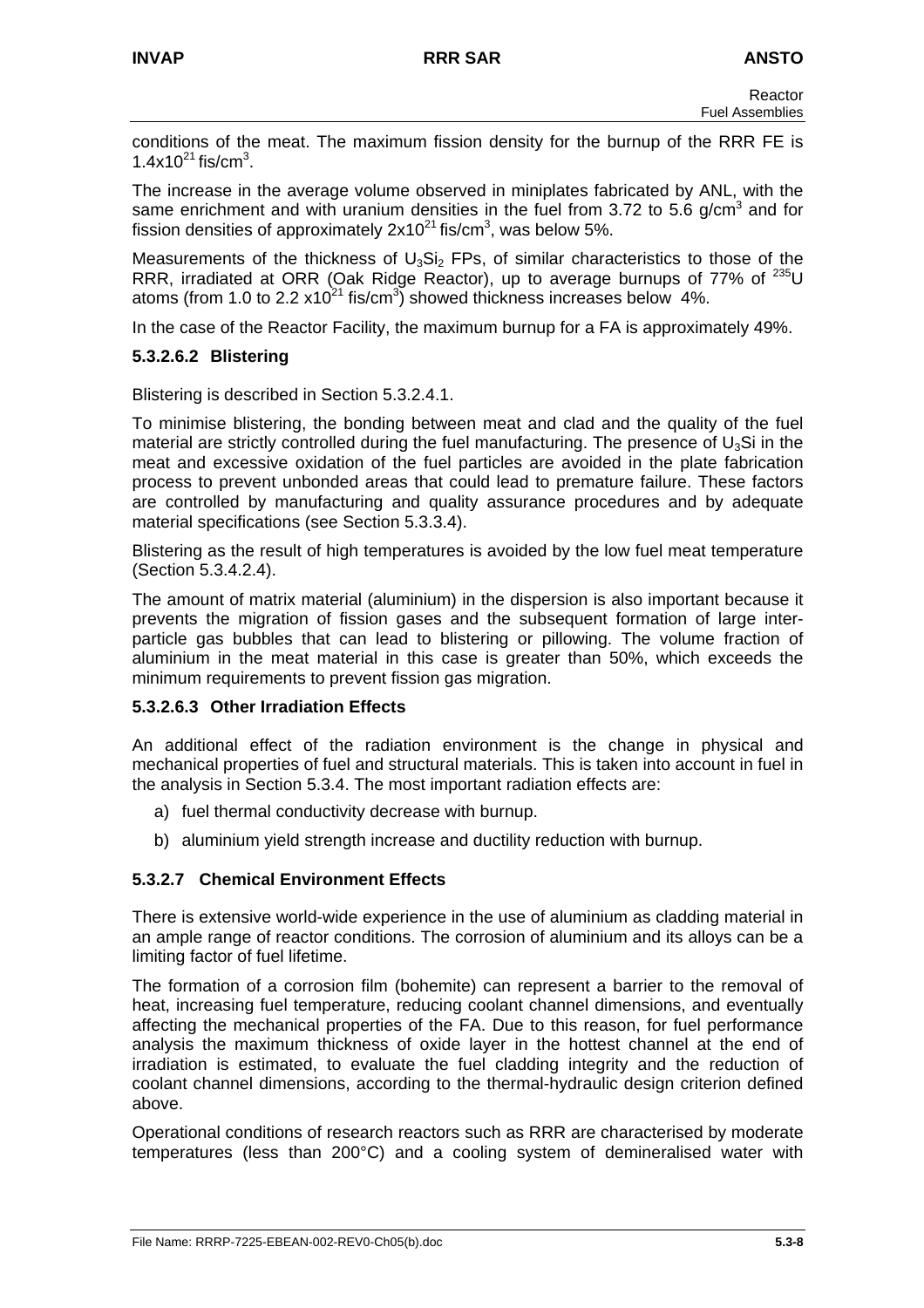provisions for water quality control, to minimise conductivity. In such an environment, uniform and localised corrosion could develop.

Different laboratories have carried out research on aluminium corrosion on various setups, heat fluxes, temperatures, coolant velocities and water chemistry. (IAEA, 1992), (Griess, 1964), (Pawel, 1995)

These experiments have concluded that uniform corrosion of aluminium and its alloys is sensitive to residence time, temperature, pH and water flow rate. The lower the temperature, the lower the corrosion rate.

Nevertheless, for fuel performance analysis, the maximum thickness of oxide layer at the end of the irradiation is estimated, with a proper and conservative corrosion rate design value, in order to evaluate the fuel cladding integrity, maximum fuel meat temperature, and reduction of water channel dimensions.

In the case of the RRR, the moderate operational temperatures, the low heat flux and the core residence time are mild from a corrosion and oxide formation perspective. This condition is further favoured by the requirements imposed on coolant water pH and conductivity described in Chapter 6, which ensures a low corrosion environment.

These features, plus the proper selection of materials during design and the rigorous control of water chemistry throughout the reactor lifetime prevent uniform corrosion from being a hazard.

Localised corrosion can be produced by pitting and by galvanic corrosion.

Pitting is associated with water containing chlorides and heavy metals, which can arise from an improper water quality control, and/or from external contamination of primary system components. In order to prevent pitting, the rigorous control of water chemistry is maintained throughout the reactor lifetime. There are also restrictions on the cleanliness of all components introduced into the core and Operational Limits and Conditions (see Chapter 17 Section 17.4) for fresh fuel handling.

Galvanic corrosion arises from dissimilar materials put together in presence of an electrolyte. This is prevented by an appropriate selection of materials and a proper design of contact zones when dissimilar materials are present, in conjunction with the tight control of water chemistry.

## **5.3.2.8 Fuel Assembly Seismic Design**

The FA is designed to withstand the dynamic loads and impacting forces occurring as a consequence of the Design Basis Earthquake identified for the Reactor Facility site (Section 5.3.4.4).

# **5.3.3 Fuel Assembly Description**

In this section a general description of the FA and its main components is provided.

## **5.3.3.1 General Assembly**

The FA is "plate type" with an external square section. The end box has external square section, with a circular internal centring hole for coolant flow.

The lower end of the inner fuel plates is held by a comb located at the middle of the plates along their width.

FAs are positioned in a square array in the core. The FAs are placed in the core in a vertical position, housed in orifices in the reactor grid. The coolant is driven by forced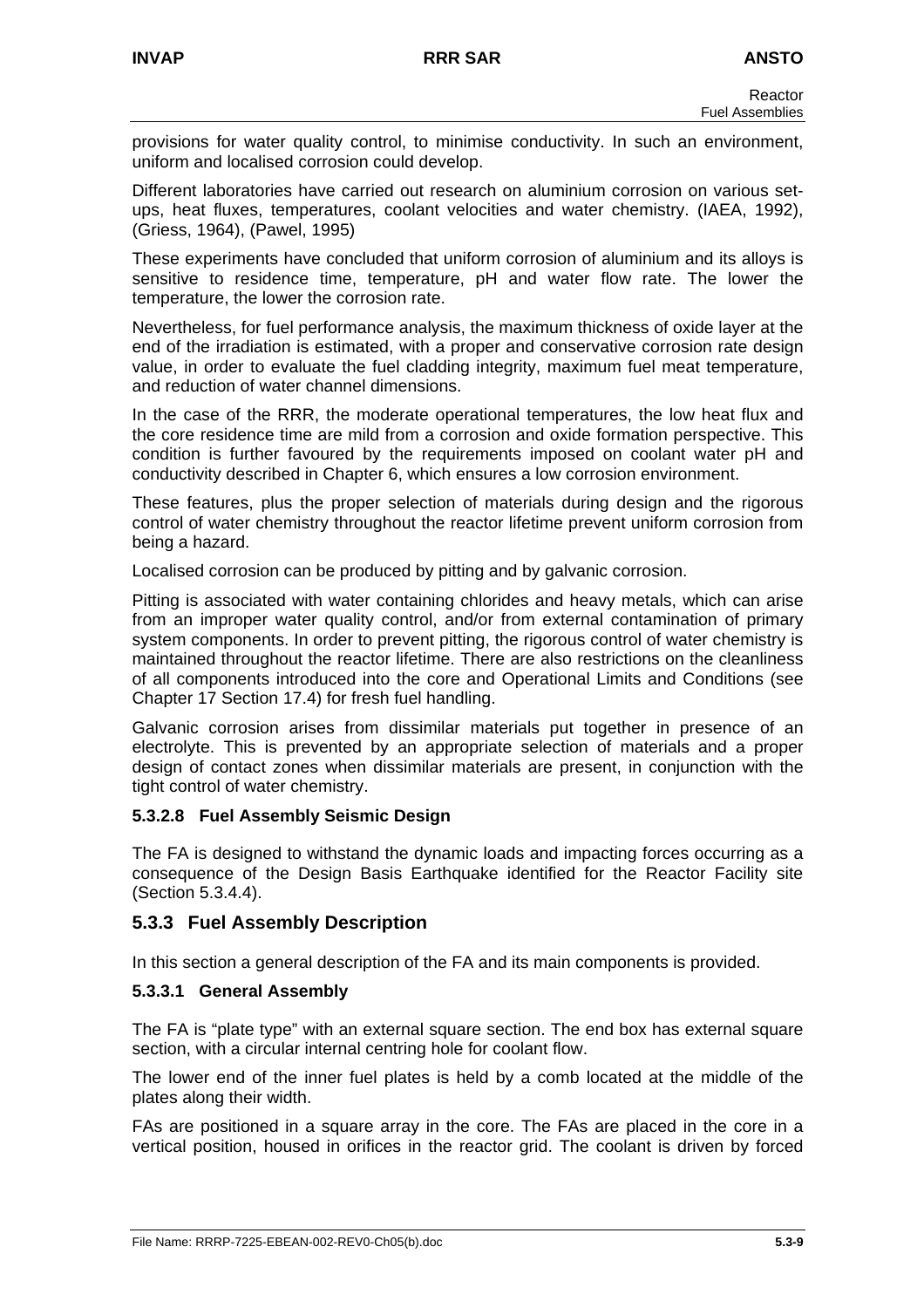convection in an upward direction when the Primary Coolant System pumps are operating during the Power State.

All FAs are identical, but special FAs with a lower uranium load are used for the first core.

## **5.3.3.2 Main Components**

The following sections provide data on FA components.

### **5.3.3.2.1 Fuel Plate**

There are two types of fuel plates: inner fuel plates and outer fuel plates. Each FA has 19 inner fuel plates and 2 outer fuel plates. The outer fuel plates have greater length and thickness because of structural considerations.

In order to attain a proper heat removal from the external sides of the outer fuel plates and side plates, an opening is located in the lower part of the outer fuel plates, which allows a by-pass coolant flow outside the FA.

The fuel plates contain a fuel meat hermetically sealed by a cladding that isolates the meat from the coolant. The meat is made of a fine and homogeneous dispersion of particles of  $U_3S_i$ , with an enrichment of 19.75% in weight of uranium-235 in a continuous matrix of commercially pure aluminium (see Section 5.3.3.3).

There are two types of start-up FAs to be used in the first core, and one standard FA. They are all geometrically identical.

A frame and two claddings of aluminium alloy constitute the cover . During manufacture, gaseous inclusions are kept within strict limits as they may induce fuel plate blistering during irradiation.

The fuel plates are manufactured by the picture frame technique. This consists of locating the fuel meat within the frame and sandwiching them between two claddings held in position by welding.

The similarity between the mechanical properties of the fuel meat and cladding permits a uniform reduction in the thickness of the fuel pate. The process is enhanced by adhering to the correct calibration and qualification procedures for the co-lamination process.

Main meat data are:

| Parameter               | Value             |
|-------------------------|-------------------|
| Enrichment              | 19.75 % $U^{235}$ |
| Al density              | 2.7 $gcm^{-3}$    |
| $U_3Si_2$ density       | 12.2 $gcm^{-3}$   |
| Uranium density in meat | 4.8 gcm $3$       |
| Meat density            | 6.5 gcm $3$       |

#### Aluminium data are:

| Parameter         | Value                 |
|-------------------|-----------------------|
| Cladding material | Aluminium alloy       |
| Density           | 2.7 gcm <sup>-3</sup> |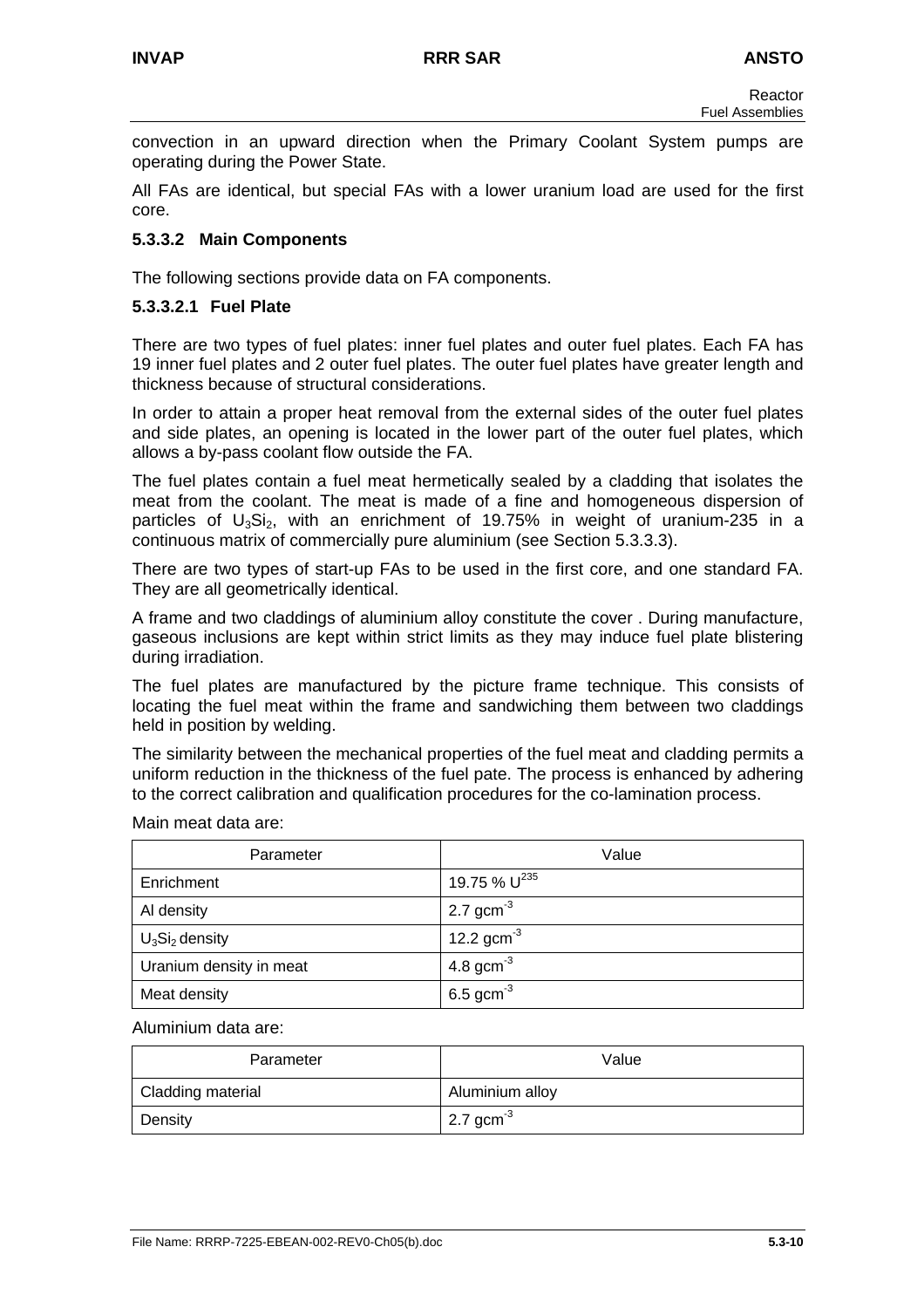## **5.3.3.2.2 End Box**

The end box has an external square section and an internal circular hole for the flow of coolant.

The internal duct for the circulation of the coolant is designed to minimise pressure losses and optimise coolant circulation.

The end box is manufactured by machining a square section bar of aluminium. It initially receives a thermal hardening treatment to provide mechanical resistance to fulfil the design requirements. The thermal hardening does not affect the thermal properties or the behaviour to aqueous corrosion.

## **5.3.3.2.3 Side Plates**

The side plates are flat, with grooves in their internal faces to allow the positioning and fixing of fuel plates.

A file-off in its lower end allows a correct assembly with the end box.

The side plates are manufactured in aluminium.

Both side plates are engraved with the identification of the FA, with large normalised characters for easy reading.

## **5.3.3.2.4 Handling Pin**

The handling pin is a cylindrical rod used to insert and withdraw FAs to/from the core.

The handling pin is located at the top of the FA. There is sufficient clearance between the handling pin and the top of the fuel plates so that the latter are not touched by manipulation tools. This is assured by the provided clearance and by complying with the established procedures for fuel manipulation.

The handling pin is manufactured from a rod of aluminium.

The identification of the FA is also engraved on the handling pin.

## **5.3.3.2.5 Comb**

The comb is used to space the lower end of the inner fuel plates.

The comb is manufactured by machining from an aluminium bar.

#### **5.3.3.2.6 Screws**

Different screws are used to fix the outer fuel plates and side plates to the end box, the handling pin to the side plates, and the comb to the outer fuel plates.

Screws are manufactured from a rod of aluminium

#### **5.3.3.2.7 Cadmium Wires**

Cadmium wires are used as burnable poison.

## **5.3.3.3 Semi-Finished Materials**

The main technical features of semi-finished materials for FA manufacturing are described in the following sections.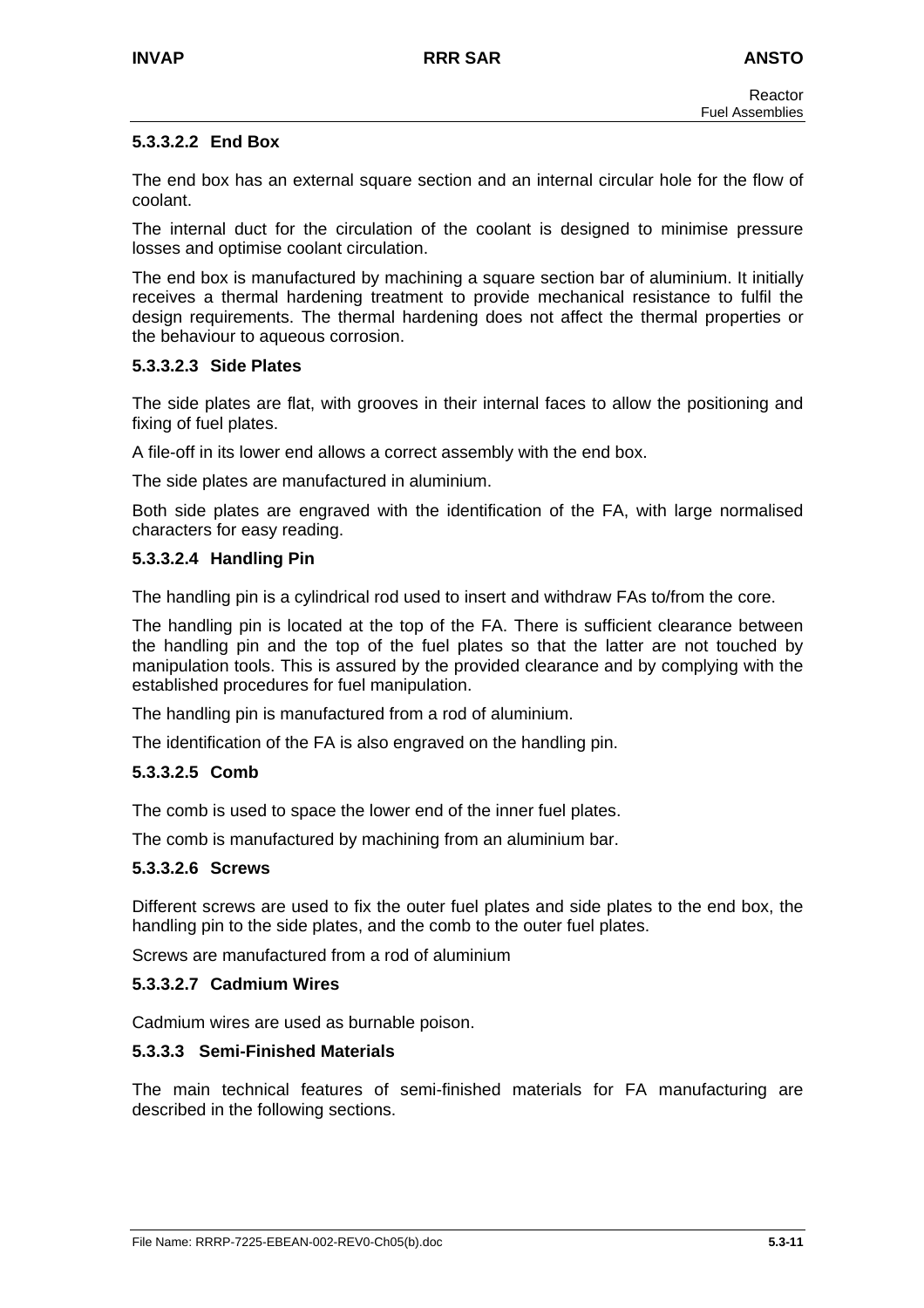## **5.3.3.3.1 Meat Materials**

## **5.3.3.3.1.1 U3Si2 Powder**

- a) Isotopic composition of uranium: The content of U-235 isotope of uranium in the powder is within the range of  $19.75 \pm 0.20\%$  by weight of total uranium.
- b) Total uranium content: The content of total uranium in the powder is greater than or equal to 91.3% in mass.
- c) Silicon content: The content of silicon in the powder is greater than or equal to 7.4% in mass.

## **5.3.3.3.1.2 Aluminium Powder**

The base material for powder manufacturing is at least 99.5% aluminium in mass.

After the atomisation process, the content of free metallic aluminium powder is at least 98.5% in mass.

## **5.3.3.3.2 Frame and Cladding Material**

Aluminium chemical composition is in agreement with the ASTM standard.

Mechanical properties at room temperature are specified by the ASTM standard.

#### **5.3.3.3.3 Structural Material**

The end box, side plates, handling pin, screws and comb are structural components made of aluminium.

Mechanical properties at room temperature are those specified in the ASTM standard .

## **5.3.3.4 Testing, Inspection and Surveillance**

a) Testing and Inspection during manufacturing

The manufacturing of the fuel powder and fuel plates and the assembly of the FA are performed following an integrated manufacturing and inspection test plan.

Different analyses, verifications and tests are carried out along the manufacturing stages for every plate, including the following:

| Aspect tested & verified       | Method                                |
|--------------------------------|---------------------------------------|
| Material certification         | Chemical analysis                     |
| Fuel-plate uranium load        | Weighing                              |
| Dimensional inspection         | Measuring devices                     |
| <b>Cleanliness</b>             | Visual inspection and radiation count |
| Surface conditions and defects | Visual inspection                     |

Dimensional controls of every finished FA are also done, as well as a visual inspection prior to the reception from the manufacturer.

b) Inspection prior to loading into the reactor

After transportation from the manufacturer to the reactor pool and before loading into the reactor core, a visual inspection of all FAs is performed.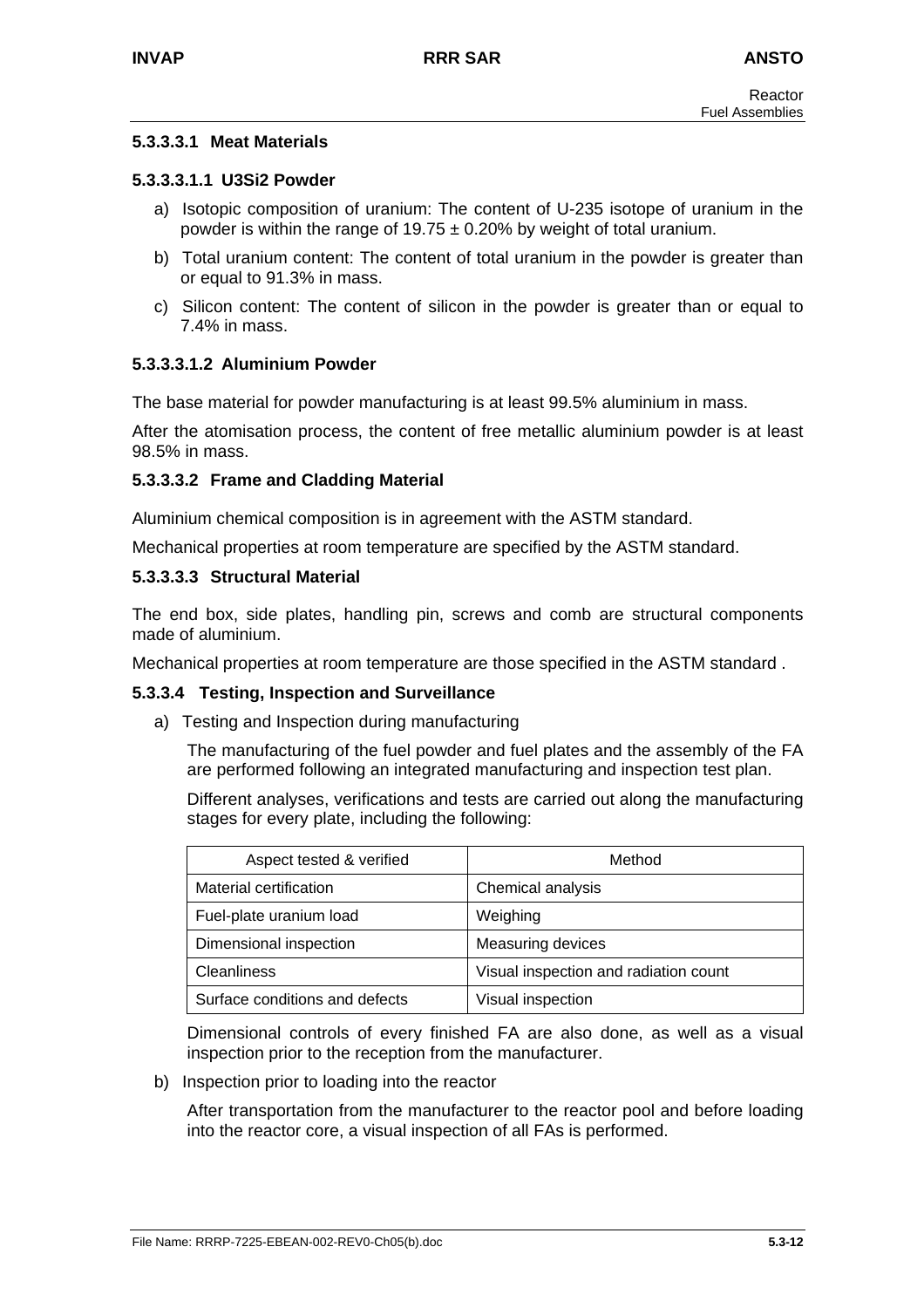Certificates of conformity and complete manufacturing documents issued by the corresponding Quality Assurance (QA) section are provided for each FA, together with all the transportation documents.

# **5.3.4 Evaluation of the Fuel Assembly**

# **5.3.4.1 Introduction**

In this section the methodology and analyses carried out to show that the FA can withstand the conditions established in the design criteria and limits are presented.

The design evaluation is accomplished through the verification and validation of the FA behaviour, on the basis of the following:

- a) Analytical calculus and calculation codes, in which on the basis of the input data it is demonstrated that the previously-established design limits for normal operation conditions are not exceeded.
- b) Seismic analysis of the FA, where it is demonstrated that the limits established are observed, showing their suitability to withstand the additional loads imposed by this anticipated operational occurrence.
- c) Laboratory tests to determine the structural stability of the screwed joints for the specified seismic conditions.
- d) Laboratory tests on the aluminium to determine its corrosion behaviour and determine through experimental tests the final mechanical properties achieved as a result of the fabrication processes.
- e) Results of irradiation tests on miniplates and prototypes at full scale.
- f) Hydrodynamic tests on prototypes at full scale similar to that proposed in the design.

Under steady-state reactor operation, there is a thermal balance between the heat produced and removed, with a spatial temperature distribution established in the fuel plates that may produce dimensional variations or thermal stresses. The influence of the velocity of the coolant flow is taken into consideration to prevent the collapse of the fuel plates at high velocities.

In the present section information is provided on the evaluation of the maximum temperatures developed, the stresses and strains produced, and the critical velocity of the coolant for standard reactor operating parameters. Further consideration of fuel cladding failure as a result of manufacturing errors, normal operation or reactor events are given in Chapter 16, Section 16.13.2. Mechanical damage due to mishandling or dropped loads is considered in Section 16.13.3.

The following hypotheses are considered for the calculation of stress and temperature distribution in the fuel plates:

- a) Reactor operation in steady-state condition.
- b) Cosine distribution of neutron fluxes.
- c) Unidirectional and symmetrical heat flow with respect to the central plane of the fuel plate.

The calculation is performed for sixteen standard FAs in the core. The hottest fuel plate and coolant channels are considered.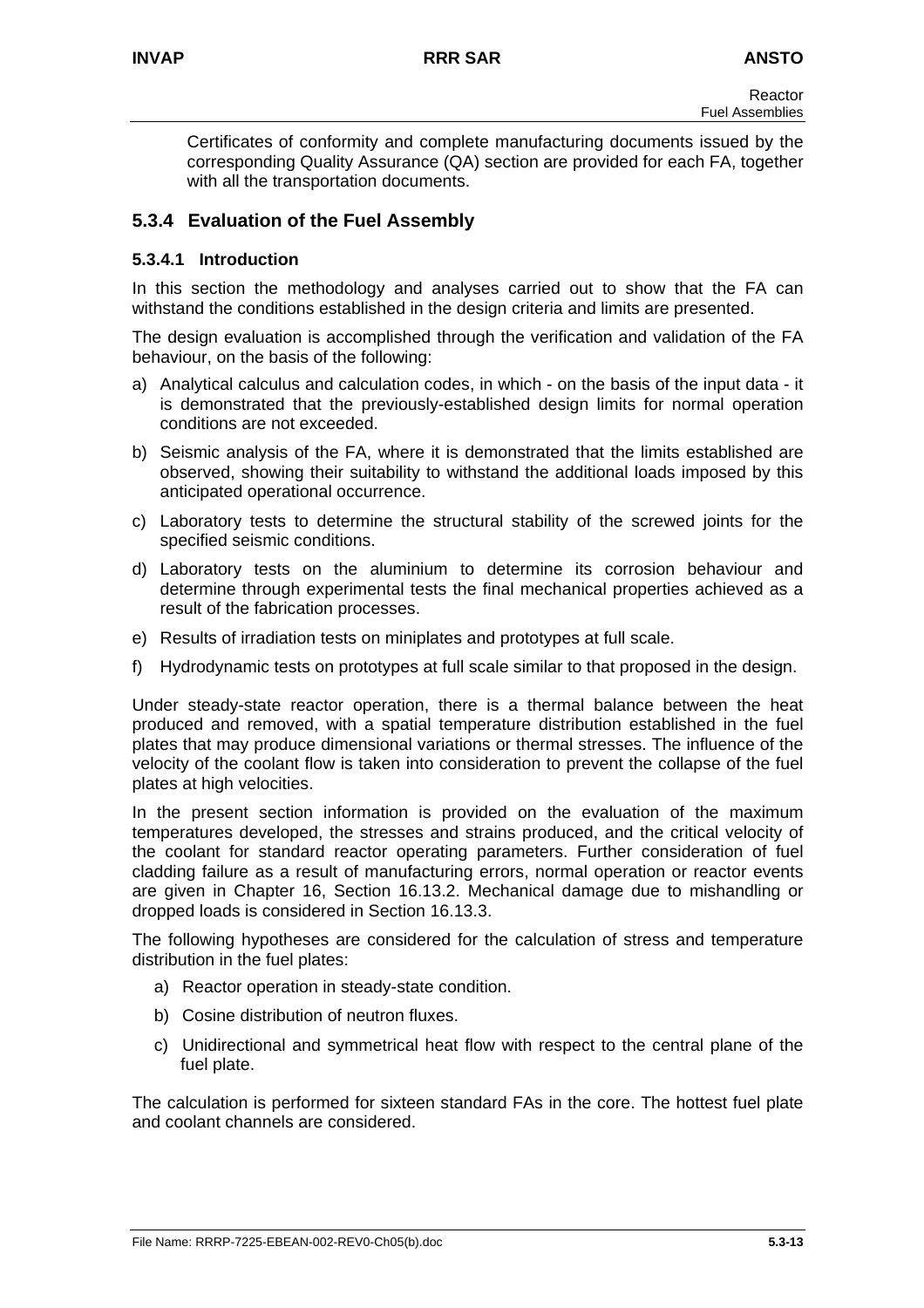# **5.3.4.2 Temperature Distribution Calculation**

The heat produced through nuclear fission within the fuel plates of an MTR-type reactor FA is removed by the coolant flow circulating through the FA.

The following heat transfer mechanisms are involved in this process:

- a) conduction through the fuel, with inner heat source
- b) conduction through the cladding and oxide layer, without inner heat source
- c) forced convection on the fuel plate coolant interface

# **5.3.4.2.1 Temperature Distribution in the Fuel Plates**

The average linear power per fuel plate is directly proportional to the reactor thermal power, and inversely proportional to the active length of the plates, the number of plates per FA, and the number of FAs in the core.

The temperature distributions inside the fuel plate are calculated using the heat flux, coolant temperature and fuel plate surface temperature axial distribution given in Section 5.8, for the following positions:

- a) Oxide cladding interface
- b) Cladding meat interface
- c) Centerline of the fuel meat

# **5.3.4.2.2 Maximum Cladding – Oxide Interface Temperature**

The exposure of aluminium under typical research reactor conditions leads to the growth of an adherent oxidation product (bohemite) on the fuel plate surface.

To calculate the oxide film thickness present at the FA at the end of its residence time in the core, the model developed by ANL (Argonne National Laboratory) is used.

The maximum oxide-cladding temperature for this film thickness can be calculated applying Fourier´s heat conduction equation and using bohemite thermal conductivity of  $2.25$  Wm<sup>-1</sup>°K<sup>-1</sup>.

This temperature gradient across the oxide ensures that no spallation and subsequent subsurface corrosion will occur.

## **5.3.4.2.3 Maximum Cladding Inner Temperature**

The maximum cladding inner temperature can again be calculated by applying Fourier's heat conduction equation:

$$
q''(z) = -k_{\scriptscriptstyle Al} \frac{dT}{dx}
$$

where:

 $q''(z)$  (W cm<sup>-2</sup>): heat flux in the direction of the fuel plate thickness,

 $k_n(W \text{ cm}^{-1} \text{ C}^{-1})$ : thermal conductivity of aluminium,

$$
\frac{dT}{dx}
$$
 (°C cm<sup>-1</sup>): temperature gradient in the direction of the fuel plate width.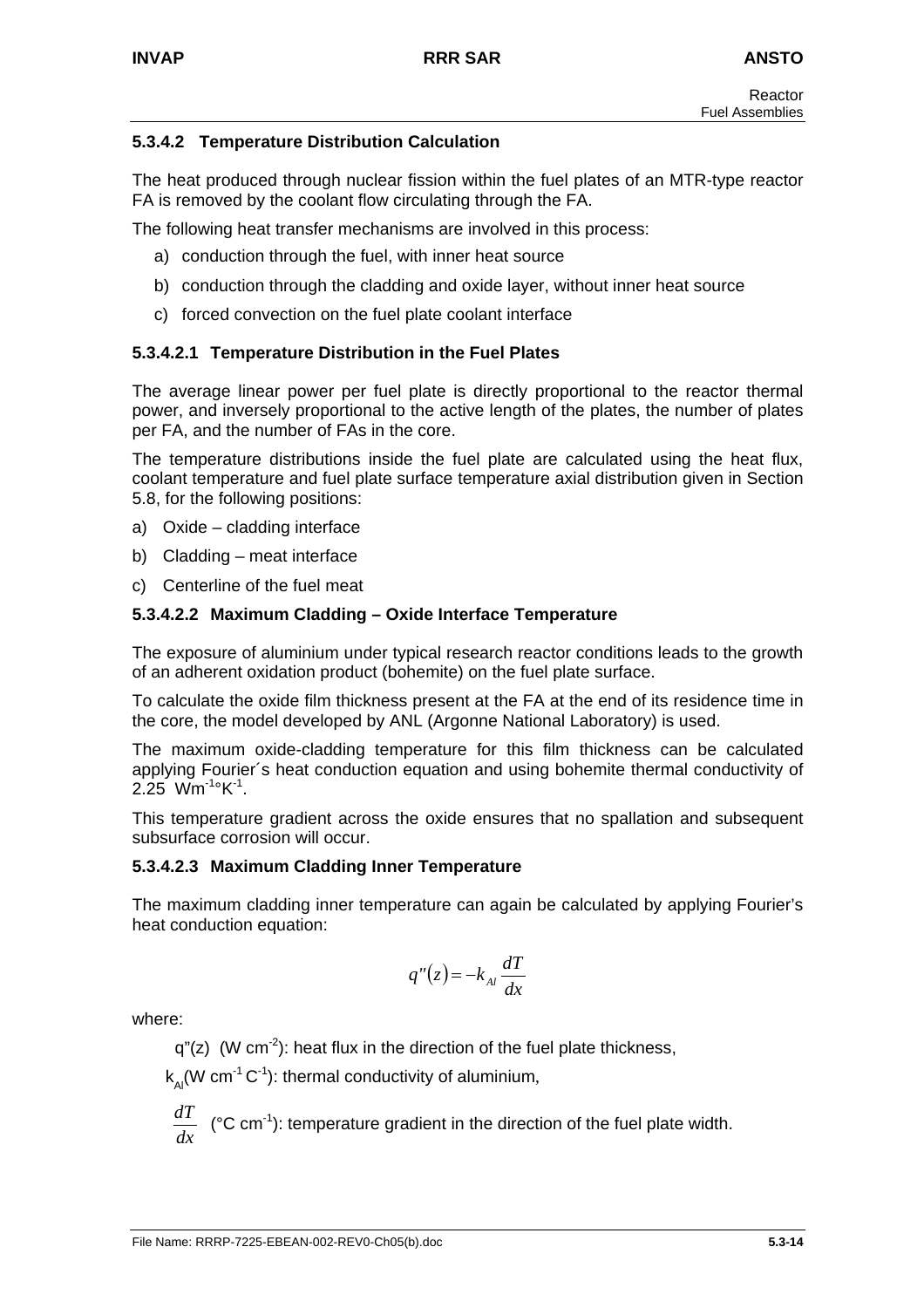The highest inner temperatures of the fuel plates are registered in the outer fuel plates, because of their higher cladding thickness.

# **5.3.4.2.4 Maximum Fuel Meat Temperature**

For the calculations, a perfect metallurgical joint without thermal resistance is assumed between the fuel meat and the aluminium cladding.

The reactor is assumed to be operating at steady-state. With the conservative hypothesis that the heat flux goes only in the direction of the plate thickness, temperature variations are produced only in that direction. This applies to a fuel plate located close to the reactor core maximum temperature point, where the temperature gradient is small. The fuel thermal conductivity is assumed to be constant.

The thermal conductivity value for the meat is 0.48 W cm<sup>-1</sup>  $^{\circ}$ C<sup>-1</sup>, which corresponds to a U density in the fuel core of 4.8 g  $cm<sup>-3</sup>$ ,

This value is consistent with those reported in the literature.

Fourier's equation in this case gives

$$
\frac{d^2T}{dx^2} = -\frac{q'''(z)}{k_n}
$$

where:

*q*′′′(*z*)(W cm-3) is the volumetric heat generation, and

 $k_n$  (W cm<sup>-1</sup>°C<sup>-1</sup>) is the meat thermal conductivity.

The thermal conductivity of the meat varies with burnup, diminishing at high burnup values.

The central fuel meat temperature is always significantly lower than the blistering threshold temperature.

# **5.3.4.3 Structural Stability of the Fuel Plates**

# **5.3.4.3.1 Thermal Expansion Calculation**

Thermal expansion of the fuel plates is calculated considering the conservative hypothesis that fuel plate temperature is uniform and the mean value between the maximum temperature of the meat and the maximum cladding-oxide interface temperature.

The reference temperature for fuel plate thickness and width increase calculations is the mean temperature between the inlet and outlet temperatures of the coolant in the hottest channel.

The thermal expansion coefficient of aluminium is used, because it is higher than the thermal expansion of the fuel meat.

The increase in fuel plate thickness calculated under these assumptions is 0.20% of its initial value. The same percentage increase is obtained for fuel plate total width. These values are well within the design limit.

# **5.3.4.3.2 Thermal Stress Calculation**

The following effects are considered in calculating the thermal stresses developed in a fuel plate: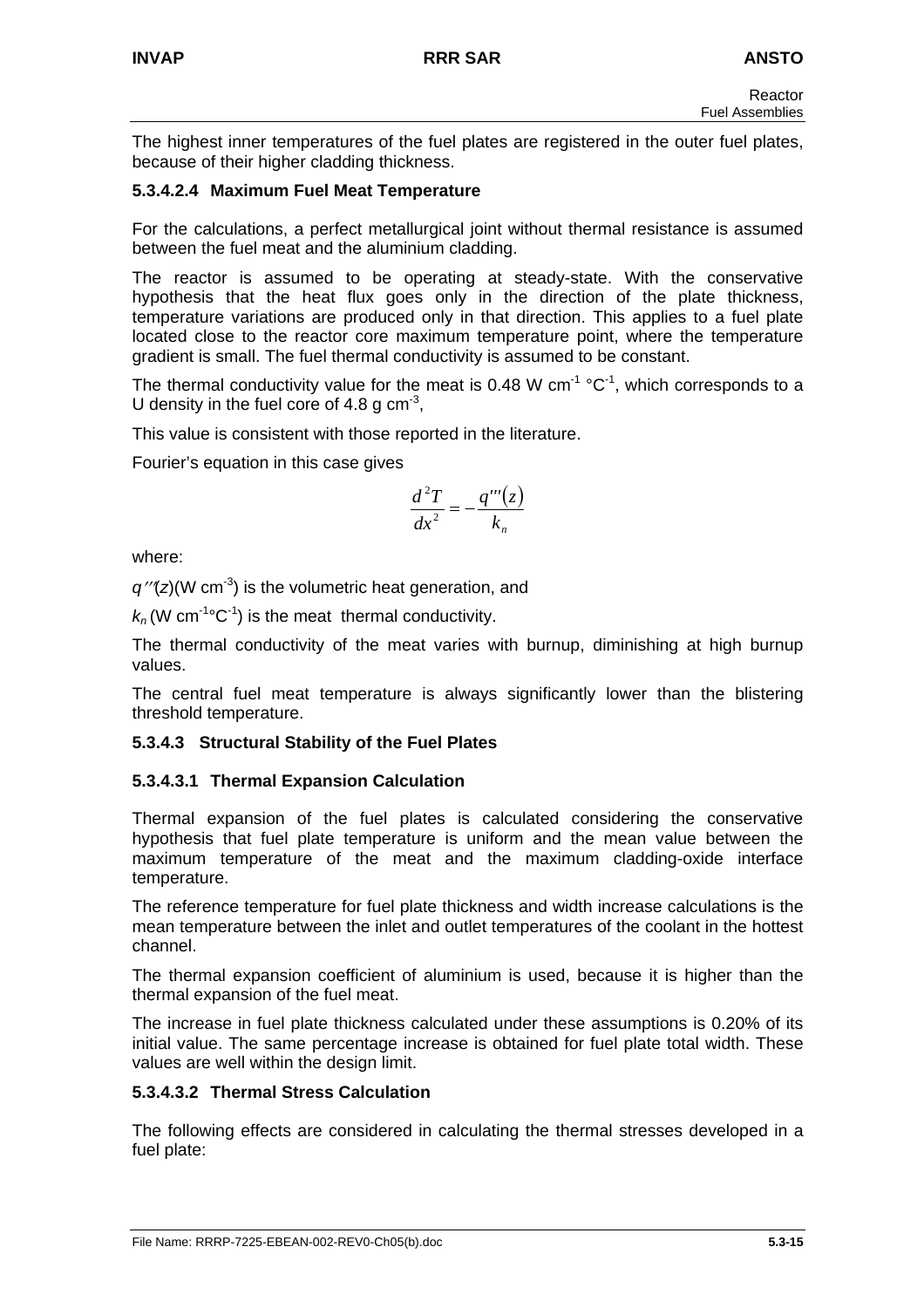- a) stress from a possible non-uniform temperature distribution in the plate, assuming that it is free of external restrictions.
- b) stress from external restrictions or boundaries, for instance FA sideplates

Paul's relation gives the maximum and minimum limits for the modulus of elasticity and other properties of a composite material from the values of its components and their volume fractions. The value of a property is assumed to be the mean between the maximum and minimum. Paul's relation is used to determine the meat modulus of elasticity from that of  $U_3Si_2$  (77800 MPa) and AI (68900 MPa). A similar expression is used to determine the meat's Poisson's ratio from that of  $U_3S<sub>12</sub>$  (0.17) and Al (0.33).

The stress on the fuel plate cladding from a possible non-uniform temperature distribution can be calculated using Smith's analytical expression

Smith's expression is valid for a homogeneous stress state in the length and width directions of the fuel plate, and a symmetric temperature distribution in the thickness direction.

Cladding and fuel meat temperatures are calculated for z= 2 cm.

The stress developed on the fuel plates by the restriction to thermal expansion imposed by the side-plates has two components: compression stress due to the effect of the pressure difference between both sides of the side plates arising from different coolant velocities, and compression stress due to side plate resistance to flexion. Both are evaluated in the following sections.

## **5.3.4.3.2.1 Stress due to Pressure Difference**

The velocity of the coolant between two fuel plates is different to the velocity of the coolant between the adjacent FAs. This generates a pressure difference at both sides of the side plate producing a compressive stress on the fuel plates.

## **5.3.4.3.2.2 Stress Due to Side-Plate Resistance to Buckling**

The side plates resist the thermal expansion of the fuel plates, which generates a stress in the fuel plates. To estimate this stress, a distributed load acting on a length equal to that of the inner fuel plates is considered, with the side-plate built-in in its joint with the end box.

## **5.3.4.3.3 Equivalent Total Stress**

The equivalent stress is calculated through the linear overlapping of individual components, and in accordance with the Von Mises theory for a homogeneous elastic state.

Alternatively, the equivalent stress was also determined by means of a finite element model carried out using the COSMOS program, in which the fuel plate is modelled in its joint to the side-plates, with a temperature distribution in axial direction equal to the difference between the fuel meat temperature and coolant for each position.

Even in the most demanding position of the fuel plate, the acting stress is lower than the imposed limit.

## **5.3.4.3.4 Critical Buckling Stress of Fuel Plates**

To calculate the critical buckling stress for the fuel plates, the fuel plates are considered as being built-in on both sides on their joints with the side plates and compressed on the mid-plane by forces distributed along the built-in sides. These forces would originate in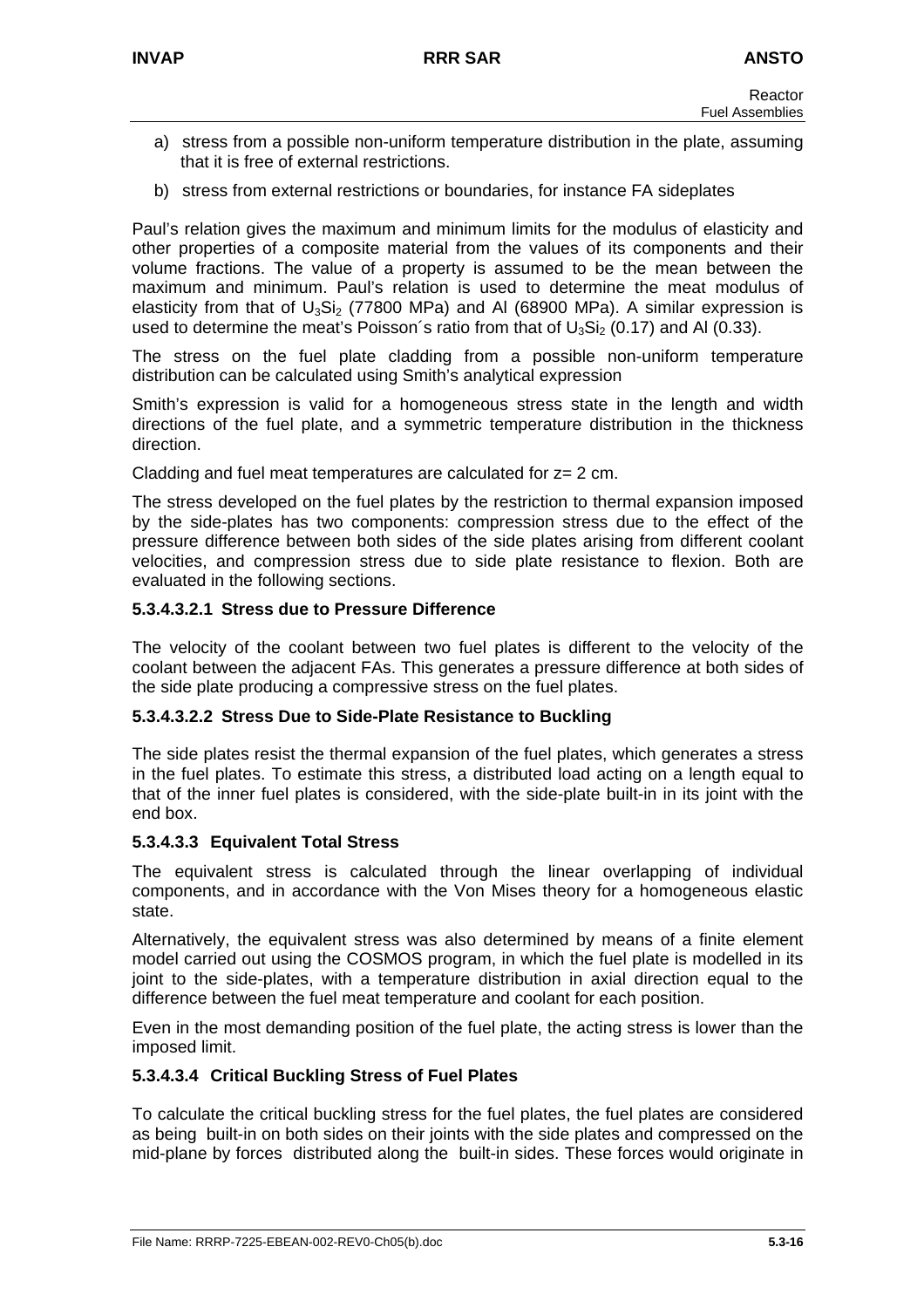the thermal expansion of the plates, should the restriction imposed by the side plates be sufficiently rigid to produce their buckling if the critical stress value were to be exceeded.

This critical compressive stress can be calculated and depends on the plate supporting condition, the geometry, the modulus of elasticity and Poisson's ratio. Accordingly, the fuel plates should not buckle due to this effect.

## **5.3.4.3.5 Fuel Plates Hydraulic Stability**

A coolant critical velocity that can lead to hydraulic instability was determined in a conservative way, taking into account the worst conditions on all the factors included in the calculations. Using conservative values with worst-case tolerances, the critical velocity between fuel plates is obtained.

As the established design criterion is to limit the coolant velocity to 2/3 of the critical velocity or 9.9 ms<sup>-1</sup>, the nominal coolant velocity does not pose a risk to the hydraulic stability of the fuel plates.

## **5.3.4.4 Fuel Assembly Seismic Design**

The FA is designed to withstand the dynamic loads and impacting forces occurring as a consequence of the maximum Design Basis Earthquake, identified for the Reactor Facility site.

The FA seismic design has been performed with a well-validated seismic analysis methodology, comprising analytical and numerical approaches and tension tests.

For the seismic verification of the FA, it is considered as input data the response spectrum of a Level 2 Earthquake, the properties of the materials of each component, the dimensions of the FA and its mounting conditions.

The verification implies that the mechanical and geometrical integrity of the FA shall be maintained during and after a Level 2 Earthquake

## **5.3.4.5 Stresses on Fuel Plates**

The maximum stresses developed on the FPs are at the windows area. The calculated values are below the limit of 60 MPa.

## **5.3.4.6 Stresses on the End Box-Side Plates Screwed Joint**

The end box-side plates joint was verified through analytical calculus and tension tests.

The analytical verification was carried out considering that 100% of the acting force is withstood by the screws that fix the end box to the side plates. The acting force is taken as the sum of the drag forces under normal operation conditions plus that produced by the seismic effect.

Thus, the maximum equivalent stress produced on the screws is below 80% of the material yield strength.

The experimental verification was carried out through tension tests.

The results indicate that the screwed joint adequately withstands the imposed load conditions for normal operation conditions superposed to a Level 2 Earthquake, verifying its structural stability even for loads quite above the maximum one established.

To break the screwed joint a load 7 times higher than that produced by a Level 2 Earthquake is required.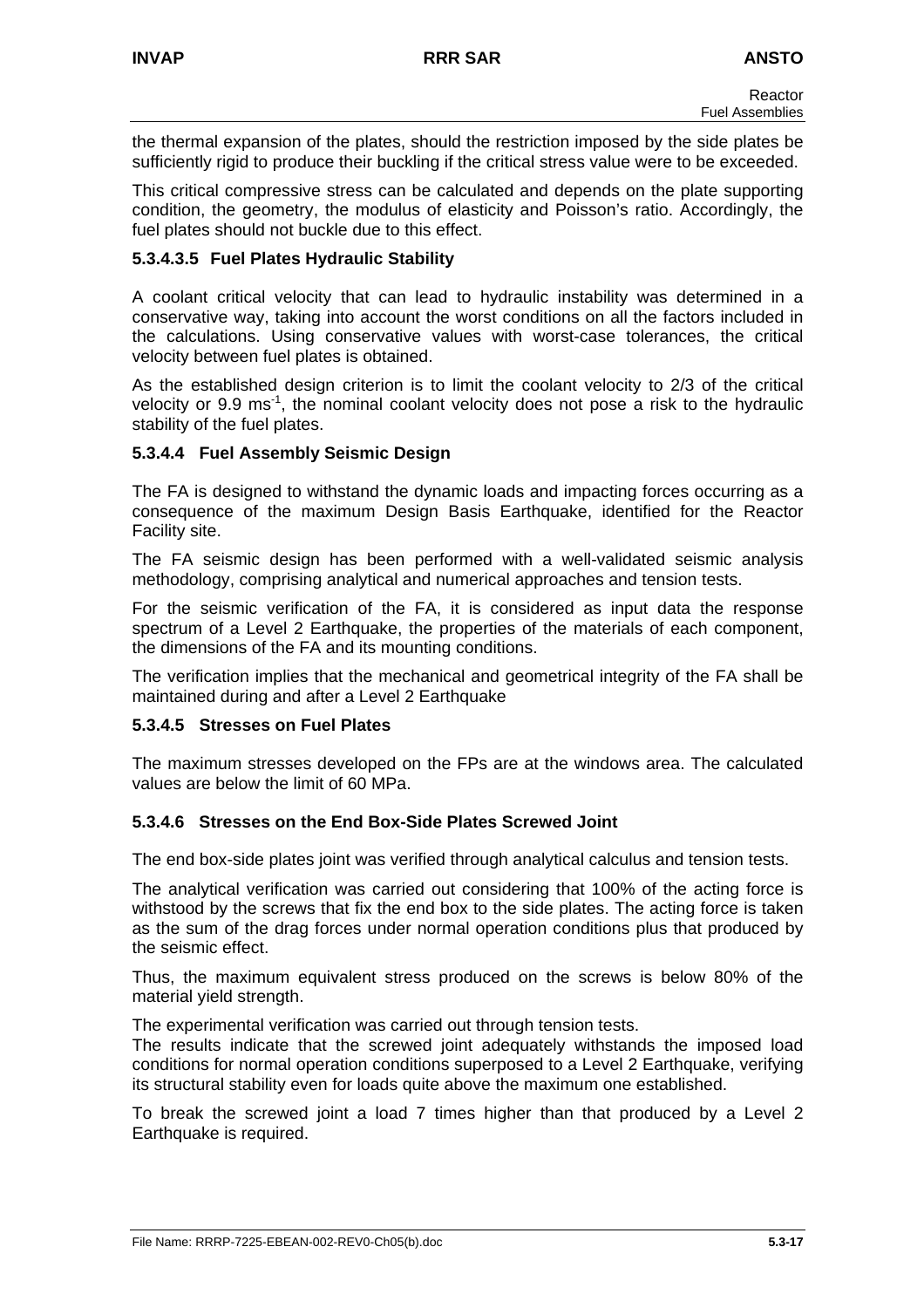# **5.3.4.7 Fuel Plate – Side Plates Joint**

The seismic analysis included a verification of the rolled-swaged joint between the FPs and the side plates, evaluating the maximum loads that could produce the relative displacement between both components.

The analysis carried out shows that the FA design meets the established requirements, in view of which it is considered that it will behave adequately under the hypothetical event considered for the reactor site.

# **5.3.5 Verification of Design Limits and Conclusions**

## **5.3.5.1 Temperature Calculations**

Using the heat flux, coolant temperature and fuel plate surface temperature axial distribution given in Section 5.8, the fuel plate internal temperatures were calculated.

The maximum temperature at the centre of the meat (considering a reduction of 30% in the thermal conductivity of the meat with the burnup) is below 200°C, all for normal operation conditions.

## **5.3.5.2 Dimensional Stability**

The minimum thickness of the cooling channel considering the spacing between adjacent fuel plates with the negative design tolerances, the increases in FP thickness due to the three effects considered earlier, and the minimum local value of the cooling channel thickness at the end of the irradiation is above the limit value.

#### **5.3.5.3 Thermal Stress**

The equivalent total stress obtained is lower than the limit imposed on the design.

As the stresses are within the design limits, no twisting, buckling or bending of the plates is expected.

## **5.3.5.4 Hydraulic Stability**

The nominal coolant velocity in the internal coolant channels is below the coolant velocity limit of imposed for the internal channels and well below the critical velocity. The coolant velocities in the other channels are also below the critical velocities, hence there is no risk of hydraulic instability on fuel plates.

The design verification and evaluation carried out using analytical calculation methods is further supported by hydrodynamic testing on natural-scale prototypes.

## **5.3.5.5 Irradiation Behaviour**

A number of factors combines to minimise the risk of a FA from swelling, blistering or corrosion. These are:

- a) calculated cladding and meat temperature, which are below the established limit
- b) the short residence time of the fuel in the core (less than 200 days)
- c) the composition of the meat, which provides adequate proportions of fuel, aluminium and voids
- d) the rigorous control of water chemistry
- e) the international experience of fabricators and users.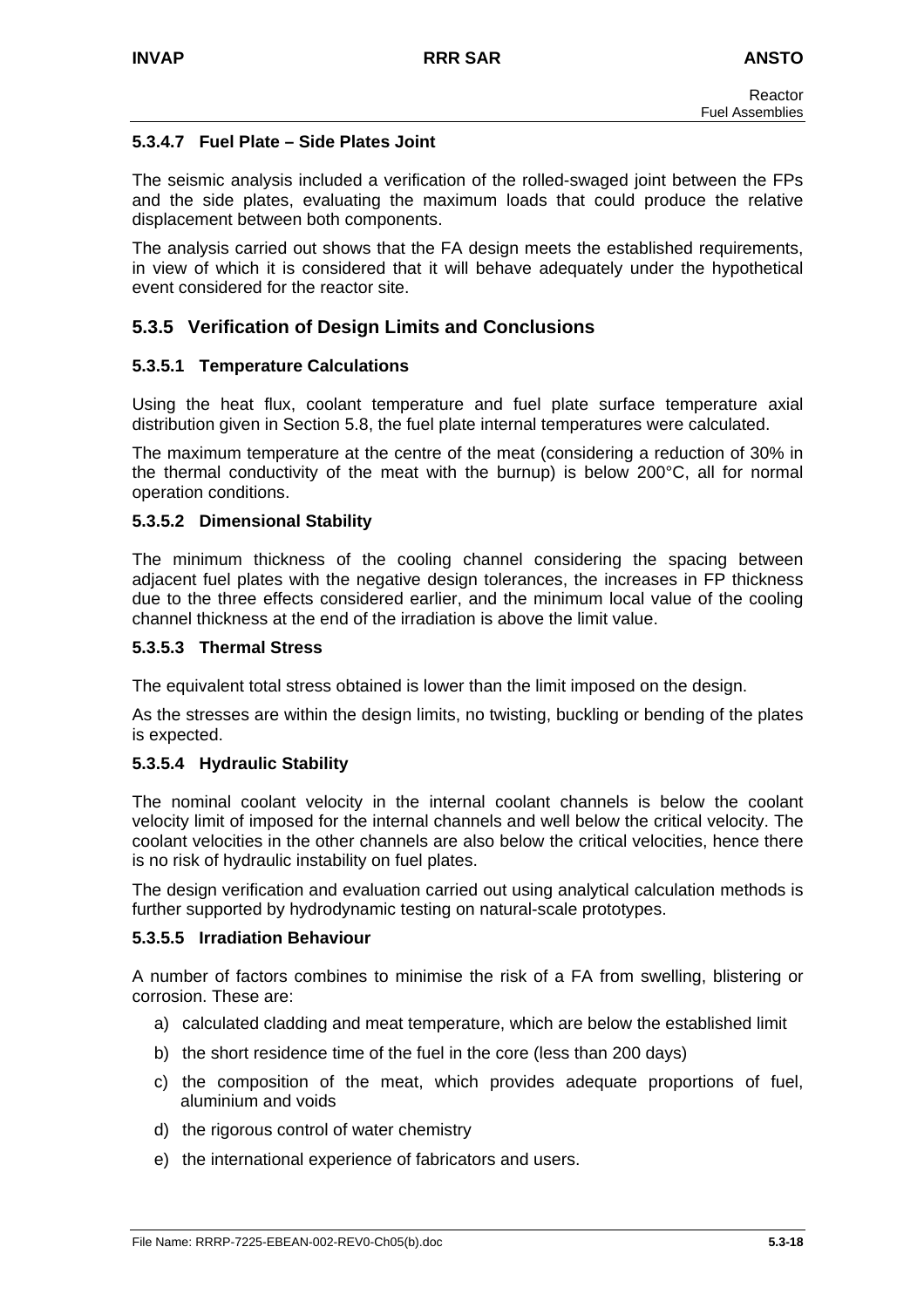## **5.3.5.6 Conclusions**

The analysis carried out to verify the Reactor Facility fuel design shows that the FA complies with specified design limits.

Calculations for the maximum temperature, dimensional variations and stresses have been done using ample safety margins and conservative hypotheses. These ensure structural stability and adequate cooling under normal operating conditions.

Strict control is maintained over impurities dissolved in the water, particularly chlorides, in order to avoid localised corrosion. Water pH and temperature are also controlled. This is a normal practice in research reactors.

Irradiation experience in test samples and full-scale FAs, and operational experience of twenty reactors around the world, with powers ranging from 0.7 MW to 135 MW, show that U<sub>3</sub>Si<sub>2</sub> can be reliably produced and fabricated into FAs, and has very satisfactory allaround properties, including excellent behaviour under irradiation. Calculations and experimental evaluations show that a very low swelling of the plates is expected.

In summary, it is concluded that the FAs designed for the Reactor Facility are fully suited for operation through the projected period during which they are loaded in the core of the reactor, without systematic failure as a result of their design.

## **5.3.6 References**

Chaussy, J.M. et al. "Qualification of High Density Low Enriched  $U_3Si_2$  Fuel for Material Testing Reactor" International Meeting on Research Reactors Fuel Management (RRFM) Brugge, Belgium, 1999.

Echenique P. "Prototipo Australia PA-01: Fabricación y controles" Informe Técnico CNEA.CN.IT.04 (2001)

Griess J.C. et al. "Effect of heat flux on the corrosion of aluminium by water. Part IV. Tests relative to the advanced test reactors and correlation with previous results" ORNL-3541 (1964)

Hofman, G. et al. "Irradiation Behaviour of the CNEA Experimental Uranium Silicide Dispersion Fuel Plates", RERTR International Meeting, San Diego, USA, 1988.

IAEA. "Structural Stability of Plate Type Fuel Elements Used in US Research and Test Reactors" Research Reactor Core Conversion Guidebook, Volume 4: Fuels, Appendix I-5, IAEA TECDOC-643, 1992.

IAEA. "Corrosion resistance and experience with aluminium alloy claddings" Research Reactor Core Conversion Guidebook, Volume 4: Fuels, Appendix I-3, IAEA TECDOC-643, 1992.

Pawel S.J. "Influence of coolant Ph on corrosion of aluminium under reactor heat transfer conditions" ORNL/TM-13083 (1995)Rest, J. "The DART Dispersion Analysis Reseach Tool: A Mechanistic Model for Predicting Fission-Product-Induced Swelling of Aluminium Dispersion Fuel", ANL-95/36, 1995.

Snelgrove, J.L. et al. "Development of very high density fuels by the RERTR program", RERTR International Meeting, Seoul, Korea, 1996.

Snelgrove, J.L. et al. "Qualification of Uranium-molybdenum Alloy Fuel – Conclusions of an International Workshop", 2000 International Meeting on Reduced Enrichment for Research Reactors, Las Vegas, USA, 2000.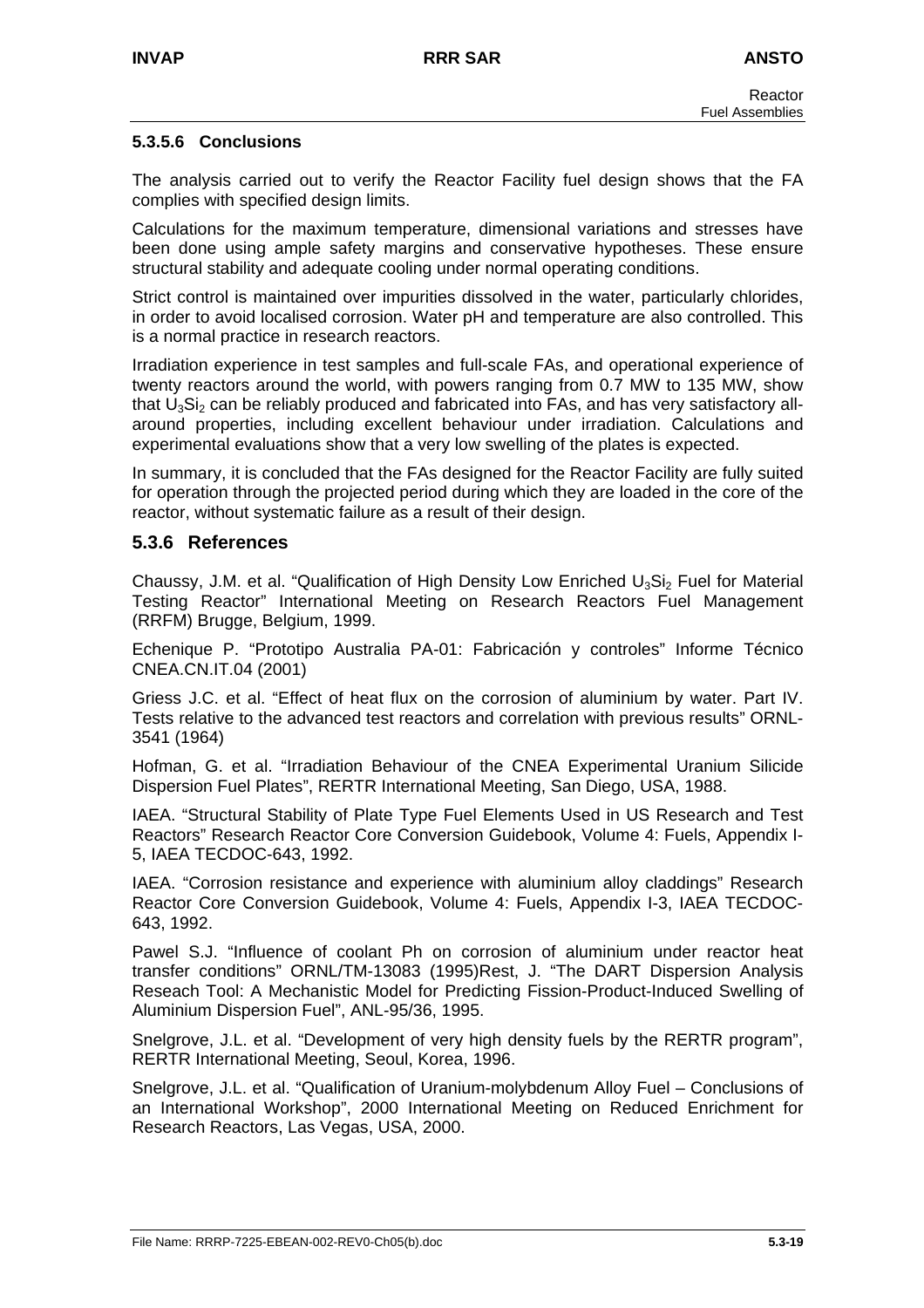Travelli, A. "Progresses of the RERTR Program in 1999", International Meeting on Reduced Enrichment for Research and Test Reactors (RERTR) Meeting, Budapest, 1999.

U.S. Nuclear Regulatory Commission, "Safety Evaluation Report Related to the Evaluation of Low-Enriched Uranium Silicide-Aluminum Dispersion Fuel for Use in Non-Power Reactors", NUREG 1313, 1988.

*End of Section*